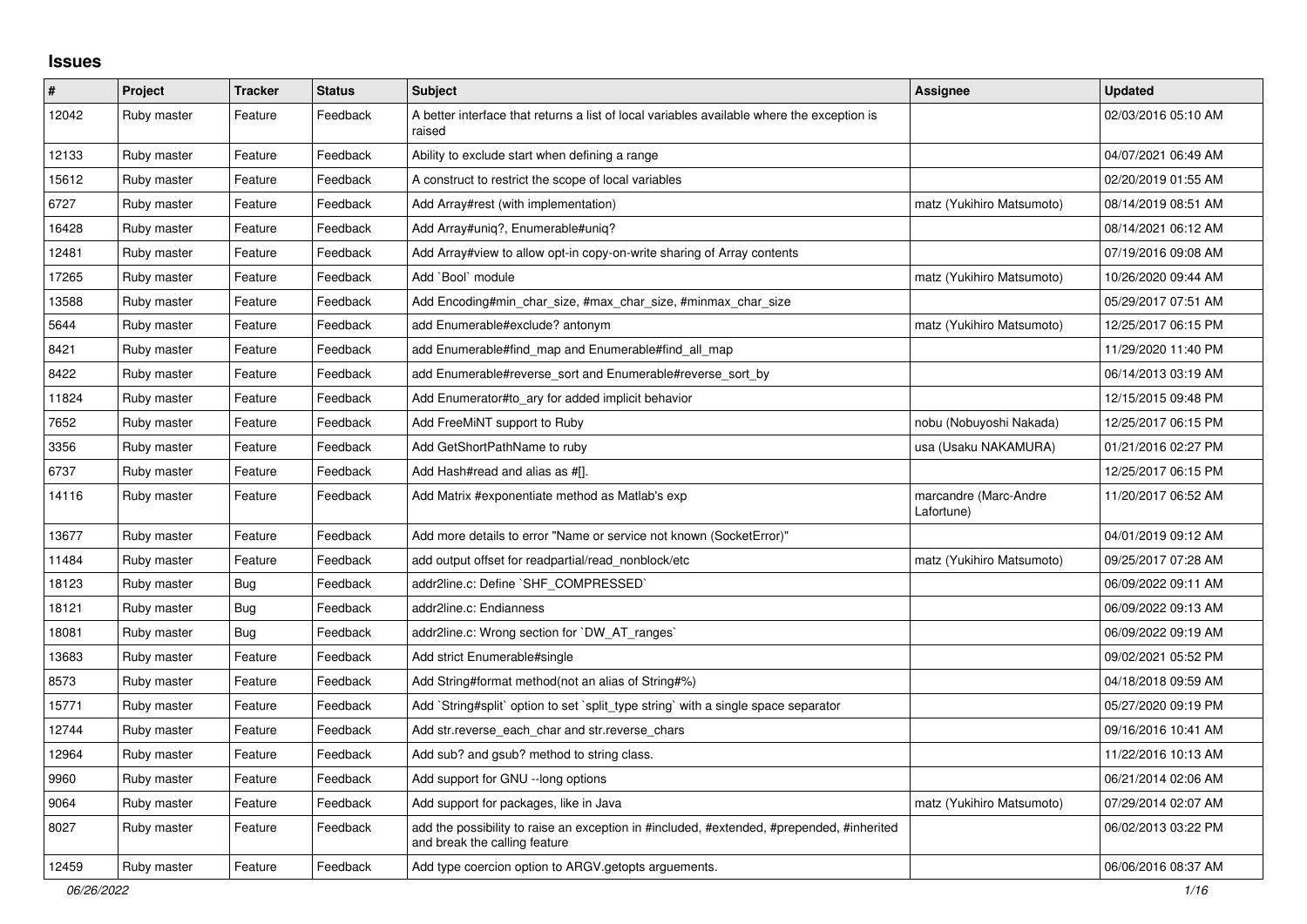| $\sharp$ | Project     | <b>Tracker</b> | <b>Status</b> | Subject                                                                                                              | <b>Assignee</b>           | <b>Updated</b>      |
|----------|-------------|----------------|---------------|----------------------------------------------------------------------------------------------------------------------|---------------------------|---------------------|
| 15752    | Ruby master | Feature        | Feedback      | A dedicated module for experimental features                                                                         |                           | 03/17/2021 04:38 AM |
| 6444     | Ruby master | Feature        | Feedback      | alias for String#index                                                                                               |                           | 12/25/2017 06:15 PM |
| 16848    | Ruby master | Feature        | Feedback      | Allow callables in \$LOAD_PATH                                                                                       |                           | 06/26/2020 02:15 PM |
| 8396     | Ruby master | Feature        | Feedback      | Allow easier destructuring of MatchData                                                                              |                           | 06/02/2013 04:53 PM |
| 10482    | Ruby master | Feature        | Feedback      | Allow ignored items to vary in `Enumerable#chunk`.                                                                   |                           | 11/11/2014 10:08 AM |
| 13207    | Ruby master | Feature        | Feedback      | Allow keyword local variable names like `class` or `for`                                                             |                           | 02/13/2017 06:22 AM |
| 18280    | Ruby master | Feature        | Feedback      | Allow rb_utf8_str_new_cstr(NULL)                                                                                     |                           | 11/11/2021 10:28 AM |
| 12715    | Ruby master | Feature        | Feedback      | Allow ruby hackers to omit having to specify class or module mandatory, if they know<br>exactly what they want to do |                           | 11/25/2016 09:01 AM |
| 10930    | Ruby master | Feature        | Feedback      | Allow splat operator to work for string interpolation                                                                |                           | 12/05/2015 04:53 AM |
| 17520    | Ruby master | Feature        | Feedback      | Allow symbols starting with number, e.g. : 2_weeks                                                                   |                           | 02/09/2021 10:36 PM |
| 8973     | Ruby master | <b>Bug</b>     | Feedback      | Allow to configure archlibdir for multiarch                                                                          | nobu (Nobuyoshi Nakada)   | 06/16/2022 08:22 AM |
| 7939     | Ruby master | Feature        | Feedback      | Alternative curry function creation                                                                                  | matz (Yukihiro Matsumoto) | 12/25/2017 06:15 PM |
| 11997    | Ruby master | Feature        | Feedback      | A method to read a file with interpolations                                                                          |                           | 03/17/2016 01:13 PM |
| 13290    | Ruby master | Feature        | Feedback      | A method to use a hash like in a case construction                                                                   |                           | 03/13/2017 07:28 AM |
| 12957    | Ruby master | Feature        | Feedback      | A more OO way to create lambda Procs                                                                                 |                           | 01/24/2017 08:43 PM |
| 10867    | Ruby master | Feature        | Feedback      | An ATOMIC_GET operation should be written and used.                                                                  |                           | 07/23/2019 03:13 PM |
| 10394    | Ruby master | Feature        | Feedback      | An instance method on Enumerator that evaluates the block under with self being the<br>block variable.               |                           | 04/30/2019 11:58 AM |
| 18691    | Ruby master | Misc           | Feedback      | An option to run `make rbconfig.rb` in a different directory                                                         |                           | 06/16/2022 04:59 PM |
| 8062     | Ruby master | Feature        | Feedback      | Argument error stack trace to specify the 'called' method                                                            |                           | 12/25/2017 06:15 PM |
| 6515     | Ruby master | Feature        | Feedback      | array.c: added method that verifies if an Array is part of another                                                   | matz (Yukihiro Matsumoto) | 12/25/2017 06:15 PM |
| 10254    | Ruby master | Feature        | Feedback      | Array#each and Array#map for nested arrays                                                                           |                           | 09/19/2014 07:38 PM |
| 3647     | Ruby master | Feature        | Feedback      | Array#sample(n, replace=false)                                                                                       | mrkn (Kenta Murata)       | 03/11/2020 02:09 AM |
| 4147     | Ruby master | Feature        | Feedback      | Array#sample 00000000                                                                                                |                           | 11/21/2016 04:59 AM |
| 5360     | Ruby master | Feature        | Feedback      | BasicObject#binding                                                                                                  |                           | 12/25/2017 06:15 PM |
| 6478     | Ruby master | Feature        | Feedback      | BasicObject#__class_                                                                                                 | matz (Yukihiro Matsumoto) | 12/25/2017 06:15 PM |
| 13057    | Ruby master | Misc           | Feedback      | BasicObject#_send_ documentation contains references to #send                                                        |                           | 12/26/2016 09:49 PM |
| 15344    | Ruby master | Feature        | Feedback      | Being proactive about Ruby security                                                                                  |                           | 12/23/2021 11:40 PM |
| 16143    | Ruby master | <b>Bug</b>     | Feedback      | BOM UTF-8 is not removed after rewind                                                                                |                           | 06/09/2022 06:51 AM |
| 10766    | Ruby master | Misc           | Feedback      | Build failed generating RDoc documentation                                                                           |                           | 05/17/2016 06:37 AM |
| 10213    | Ruby master | Bug            | Feedback      | bundled gems ignored by make install                                                                                 | hsbt (Hiroshi SHIBATA)    | 06/10/2022 09:55 AM |
| 16013    | Ruby master | Misc           | Feedback      | Bundler                                                                                                              | hsbt (Hiroshi SHIBATA)    | 10/17/2019 05:20 PM |
| 18049    | Ruby master | Bug            | Feedback      | Cannot build ruby-3.0.2 on NetBSD                                                                                    |                           | 08/01/2021 12:36 AM |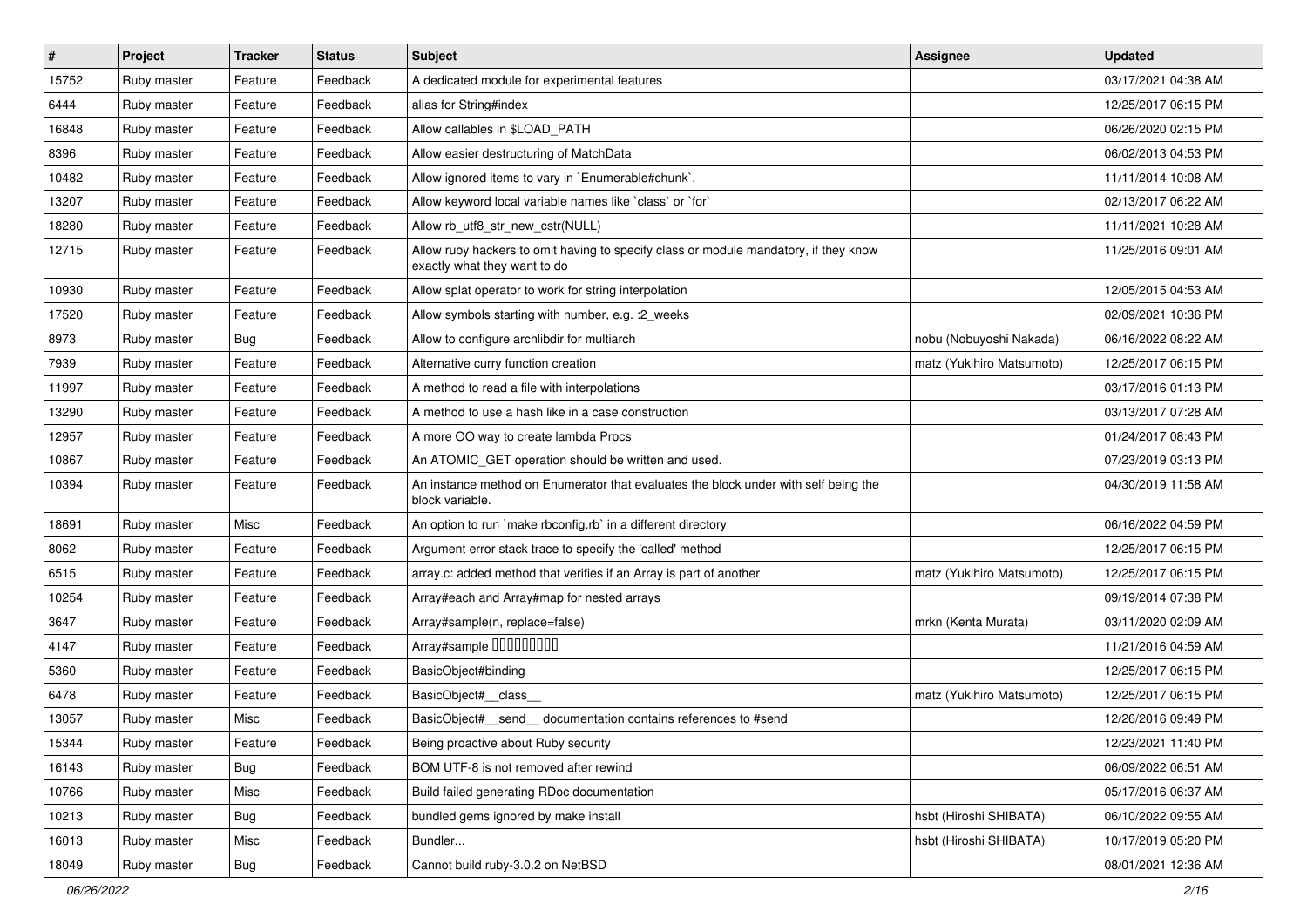| $\vert$ # | Project     | <b>Tracker</b> | <b>Status</b> | Subject                                                                                                                                                                     | Assignee                  | <b>Updated</b>      |
|-----------|-------------|----------------|---------------|-----------------------------------------------------------------------------------------------------------------------------------------------------------------------------|---------------------------|---------------------|
| 13559     | Ruby master | Feature        | Feedback      | Change implementation of Feature #6721                                                                                                                                      |                           | 05/18/2017 12:31 PM |
| 10018     | Ruby master | Feature        | Feedback      | Consider adding Sub-Includes as in include Foo::bar                                                                                                                         |                           | 07/10/2014 12:49 AM |
| 8811      | Ruby master | Feature        | Feedback      | Counterpart to `Hash#key?` for `Array`                                                                                                                                      |                           | 09/04/2013 02:12 AM |
| 6442      | Ruby master | Feature        | Feedback      | <b>CRUDify Hash class</b>                                                                                                                                                   | trans (Thomas Sawyer)     | 12/25/2017 06:15 PM |
| 7986      | Ruby master | Feature        | Feedback      | Custom case statement comparison method                                                                                                                                     |                           | 12/10/2020 08:50 AM |
| 10040     | Ruby master | Feature        | Feedback      | '%d' and '%t' shorthands for 'Date.new(*args)' and 'Time.new(*args)'                                                                                                        |                           | 07/21/2014 03:42 AM |
| 15486     | Ruby master | Misc           | Feedback      | Default gems README.md                                                                                                                                                      | hsbt (Hiroshi SHIBATA)    | 03/11/2019 12:19 PM |
| 10042     | Ruby master | Feature        | Feedback      | Deprecate postfix rescue syntax for removal in 3.0                                                                                                                          | matz (Yukihiro Matsumoto) | 12/10/2020 08:53 AM |
| 8258      | Ruby master | Feature        | Feedback      | Dir#escape_glob                                                                                                                                                             |                           | 12/23/2021 11:40 PM |
| 8520      | Ruby master | Feature        | Feedback      | Distinct to_s methods for Array, Hash                                                                                                                                       | matz (Yukihiro Matsumoto) | 06/14/2013 12:37 AM |
| 15905     | Ruby master | Misc           | Feedback      | [Documentation] [Request for the wiki at<br>https://bugs.ruby-lang.org/projects/ruby-trunk/wiki] - Consider adding more information to<br>statically compiled ruby variants |                           | 06/06/2019 03:07 PM |
| 8515      | Ruby master | Feature        | Feedback      | don't allow irb to dump output for forever and ever                                                                                                                         |                           | 08/15/2014 09:20 PM |
| 15632     | Ruby master | Feature        | Feedback      | Dynamic method references                                                                                                                                                   |                           | 03/18/2019 08:24 PM |
| 6793      | Ruby master | Feature        | Feedback      | easier ability to "run as the currently running ruby"                                                                                                                       |                           | 12/25/2017 06:15 PM |
| 13220     | Ruby master | Bug            | Feedback      | Enhance support of Unicode strings manipulation                                                                                                                             |                           | 06/14/2019 08:58 PM |
| 11538     | Ruby master | Feature        | Feedback      | ensure variable syntax                                                                                                                                                      |                           | 06/06/2018 10:21 AM |
| 15123     | Ruby master | Feature        | Feedback      | Enumerable#compact proposal                                                                                                                                                 | matz (Yukihiro Matsumoto) | 10/30/2019 07:30 PM |
| 8912      | Ruby master | Feature        | Feedback      | Exception.raise                                                                                                                                                             |                           | 09/16/2013 06:23 AM |
| 5174      | Ruby master | Feature        | Feedback      | Export ruby_init_prelude()                                                                                                                                                  | nobu (Nobuyoshi Nakada)   | 12/25/2017 06:15 PM |
| 11529     | Ruby master | Feature        | Feedback      | extensible % literal declarations                                                                                                                                           |                           | 09/17/2015 05:57 PM |
| 5103      | Ruby master | Feature        | Feedback      | [ext/openssl] Object equality for objects based on ASN.1 structures                                                                                                         |                           | 09/13/2015 03:32 AM |
| 5102      | Ruby master | Feature        | Feedback      | [ext/openssl] Purpose of OpenSSL::PKCS12.new / Allow changing the password                                                                                                  |                           | 09/13/2015 03:33 AM |
| 9777      | Ruby master | Feature        | Feedback      | Feature Proposal: Proc#to_lambda                                                                                                                                            |                           | 01/05/2018 09:00 PM |
| 13166     | Ruby master | Feature        | Feedback      | Feature Request: Byte Arrays for Ruby 3                                                                                                                                     |                           | 03/31/2017 08:04 AM |
| 10355     | Ruby master | Feature        | Feedback      | Feature request: Module#prepended?(mod)                                                                                                                                     | matz (Yukihiro Matsumoto) | 01/05/2018 09:01 PM |
| 12263     | Ruby master | Feature        | Feedback      | Feature request: &&. operator (shorthand for foo && foo.method)                                                                                                             |                           | 05/22/2016 06:03 AM |
| 8168      | Ruby master | Feature        | Feedback      | Feature request: support for (single) statement lambda syntax/definition                                                                                                    | matz (Yukihiro Matsumoto) | 01/11/2014 11:36 AM |
| 6507      | Ruby master | Feature        | Feedback      | File Literal                                                                                                                                                                |                           | 12/25/2017 06:15 PM |
| 9713      | Ruby master | Feature        | Feedback      | FILE return unexpected encoding - breaks Dir.glob                                                                                                                           | cruby-windows             | 12/10/2020 09:13 AM |
| 4712      | Ruby master | Feature        | Feedback      | File.writable? inaccurate in windows                                                                                                                                        |                           | 12/25/2017 06:14 PM |
| 16021     | Ruby master | Feature        | Feedback      | floor/ceil/round/truncate should accept a :step argument                                                                                                                    |                           | 09/19/2019 03:20 PM |
| 13332     | Ruby master | Feature        | Feedback      | Forwardable#def instance delegator nil                                                                                                                                      | nobu (Nobuyoshi Nakada)   | 09/25/2017 08:20 AM |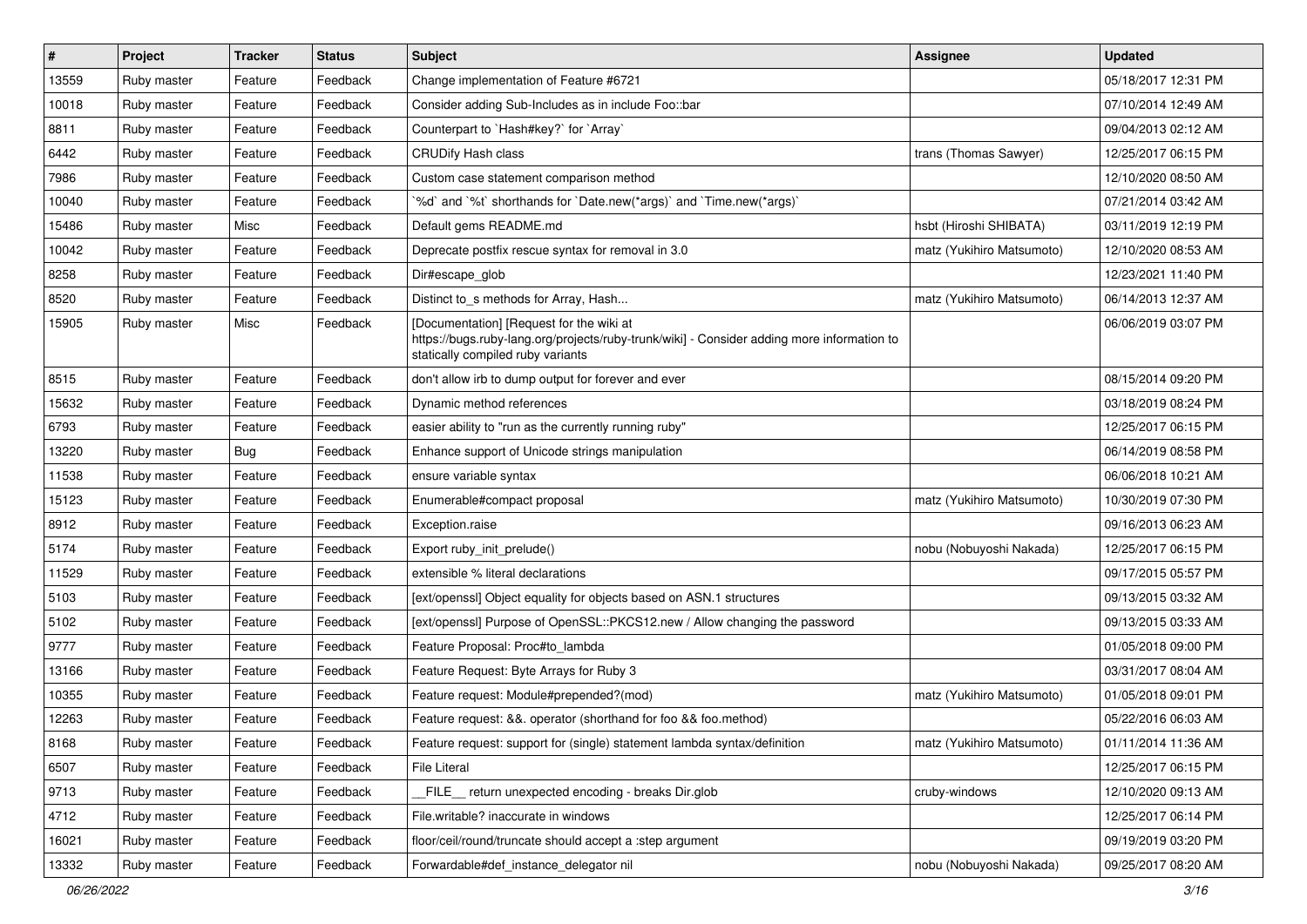| $\sharp$ | Project     | <b>Tracker</b> | <b>Status</b> | Subject                                                                        | <b>Assignee</b>           | <b>Updated</b>      |
|----------|-------------|----------------|---------------|--------------------------------------------------------------------------------|---------------------------|---------------------|
| 5145     | Ruby master | Feature        | Feedback      | Function extension of Array#transpose                                          |                           | 12/25/2017 06:15 PM |
| 4264     | Ruby master | Feature        | Feedback      | General type coercion protocol for Ruby                                        | matz (Yukihiro Matsumoto) | 12/25/2017 06:14 PM |
| 9921     | Ruby master | Bug            | Feedback      | gmtime_r, win32.h, and <string></string>                                       |                           | 06/10/2022 05:39 AM |
| 10131    | Ruby master | Feature        | Feedback      | Greatest multiple of r not greater than x                                      |                           | 08/14/2014 07:23 AM |
| 6315     | Ruby master | Feature        | Feedback      | handler to trace output of each line of code executed                          |                           | 12/25/2017 06:15 PM |
| 17342    | Ruby master | Feature        | Feedback      | Hash#fetch_set                                                                 |                           | 12/17/2020 05:28 AM |
| 10270    | Ruby master | Feature        | Feedback      | Hash#insert                                                                    |                           | 09/21/2014 01:01 PM |
| 6118     | Ruby master | Feature        | Feedback      | Hash#keys_of(values), returns related keys of given values                     | matz (Yukihiro Matsumoto) | 01/10/2019 08:16 AM |
| 7796     | Ruby master | Feature        | Feedback      | Hash#keys should return a set                                                  |                           | 12/10/2020 08:49 AM |
| 8707     | Ruby master | Feature        | Feedback      | Hash#reverse_each                                                              | matz (Yukihiro Matsumoto) | 01/05/2018 09:00 PM |
| 18336    | Ruby master | Feature        | Feedback      | How to deal with Trojan Source vulnerability                                   |                           | 11/23/2021 08:39 PM |
| 13923    | Ruby master | Feature        | Feedback      | Idiom to release resources safely, with less indentations                      |                           | 09/26/2017 08:31 AM |
| 11911    | Ruby master | Feature        | Feedback      | Immutable method definitions and/or static dispatch                            |                           | 01/03/2016 07:04 AM |
| 13000    | Ruby master | Feature        | Feedback      | Implement Set#include? with Hash#include?                                      | knu (Akinori MUSHA)       | 09/11/2020 08:18 PM |
| 10211    | Ruby master | Feature        | Feedback      | Implement Signal.current_trap(sig)                                             |                           | 08/09/2015 01:00 PM |
| 6808     | Ruby master | Feature        | Feedback      | Implicit index for enumerations                                                |                           | 12/25/2017 06:15 PM |
| 17656    | Ruby master | Bug            | Feedback      | Improper functions shown in C level backtrace information                      |                           | 06/09/2022 08:40 AM |
| 8172     | Ruby master | Feature        | Feedback      | IndexError-returning counterparts to destructive Array methods                 |                           | 12/30/2019 07:19 PM |
| 7240     | Ruby master | Feature        | Feedback      | Inheritable #included/#extended Hooks For Modules                              |                           | 12/25/2017 06:15 PM |
| 8096     | Ruby master | Feature        | Feedback      | introduce Time.current_timestamp                                               | matz (Yukihiro Matsumoto) | 12/23/2021 11:40 PM |
| 14105    | Ruby master | Feature        | Feedback      | Introduce xor as alias for Set#^                                               | knu (Akinori MUSHA)       | 06/27/2018 10:56 AM |
| 6399     | Ruby master | Feature        | Feedback      | IO.read ignores valid open_args on Windows                                     | usa (Usaku NAKAMURA)      | 12/25/2017 06:15 PM |
| 14434    | Ruby master | Bug            | Feedback      | IO#reopen fails after EPIPE                                                    |                           | 06/09/2022 05:33 AM |
| 12242    | Ruby master | Feature        | Feedback      | Is it worth adding collision probability of SecureRandom functions in RubyDoc? |                           | 05/15/2016 07:56 AM |
| 17008    | Ruby master | Bug            | Feedback      | JIT enabled on Windows can cause constant conhost pop-ups                      | k0kubun (Takashi Kokubun) | 07/03/2020 08:29 PM |
| 15722    | Ruby master | Feature        | Feedback      | `Kernel#case?`                                                                 |                           | 02/29/2020 07:25 AM |
| 8765     | Ruby master | Feature        | Feedback      | Literal for symbol with interpolation                                          |                           | 08/19/2013 10:20 PM |
| 15787    | Ruby master | i Bug          | Feedback      | LoadError by EPERM on read-only volume                                         |                           | 12/29/2019 06:46 AM |
| 9602     | Ruby master | Feature        | Feedback      | Logic with `Enumerable#grep`                                                   | matz (Yukihiro Matsumoto) | 12/01/2019 05:23 PM |
| 6251     | Ruby master | Feature        | Feedback      | Magic comments for compile options                                             | matz (Yukihiro Matsumoto) | 08/21/2015 11:47 PM |
| 11918    | Ruby master | Feature        | Feedback      | Make #finite? consistent with #nonzero?                                        |                           | 12/29/2015 03:28 PM |
| 10065    | Ruby master | Feature        | Feedback      | Make `gem env` command output valid YAML                                       | drbrain (Eric Hodel)      | 07/20/2014 10:54 PM |
| 16962    | Ruby master | Feature        | Feedback      | Make IO.for_fd autoclose option default to false                               |                           | 06/17/2021 06:54 AM |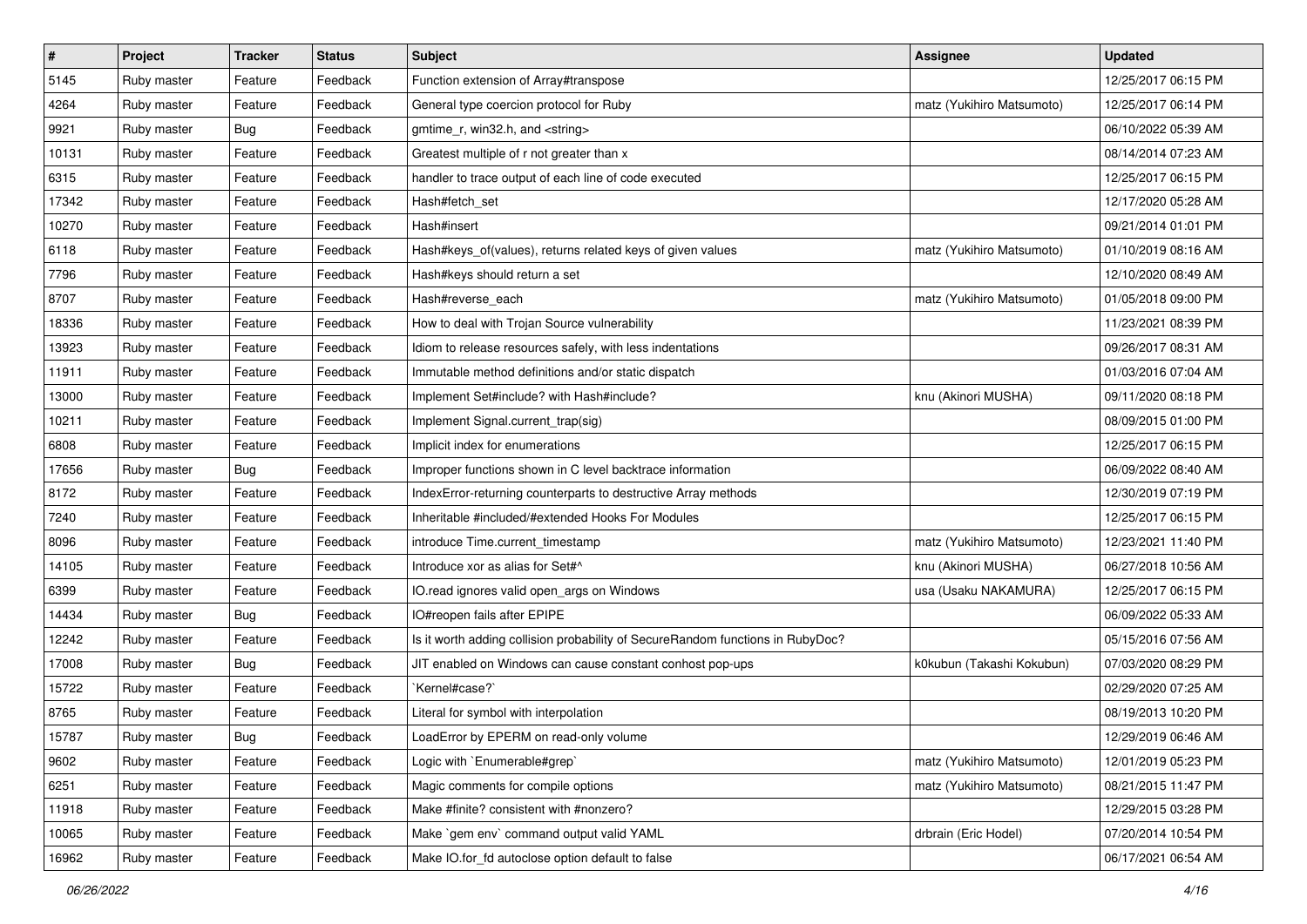| #     | Project     | <b>Tracker</b> | <b>Status</b> | Subject                                                                                           | <b>Assignee</b>           | <b>Updated</b>      |
|-------|-------------|----------------|---------------|---------------------------------------------------------------------------------------------------|---------------------------|---------------------|
| 14778 | Ruby master | Feature        | Feedback      | Make Object#dup accept a block                                                                    |                           | 05/27/2018 07:52 AM |
| 8371  | Ruby master | Feature        | Feedback      | Make some enumerators mimic arrays                                                                | matz (Yukihiro Matsumoto) | 06/02/2013 04:11 PM |
| 12440 | Ruby master | Bug            | Feedback      | make test-all is not working on cygwin                                                            | cruby-cygwin              | 05/19/2022 08:20 AM |
| 4434  | Ruby master | Bug            | Feedback      | make test-all "-j10000" 0000000000000000000                                                       | sorah (Sorah Fukumori)    | 12/25/2017 06:14 PM |
| 8365  | Ruby master | Feature        | Feedback      | Make variables objects                                                                            | matz (Yukihiro Matsumoto) | 08/19/2016 07:21 PM |
| 17685 | Ruby master | Feature        | Feedback      | Marshal format for out of band buffer objects                                                     |                           | 03/24/2021 07:39 AM |
| 11227 | Ruby master | Feature        | Feedback      | May it be possible to add some symbols to IO.new() ?                                              |                           | 06/06/2015 03:57 AM |
| 12698 | Ruby master | Feature        | Feedback      | Method to delete a substring by regex match                                                       |                           | 04/25/2019 01:05 PM |
| 11087 | Ruby master | Feature        | Feedback      | Method to retrieve {local, global, instance} variables as a Hash                                  | matz (Yukihiro Matsumoto) | 06/12/2015 09:13 AM |
| 5628  | Ruby master | Feature        | Feedback      | Module#basename                                                                                   | matz (Yukihiro Matsumoto) | 08/29/2020 05:01 PM |
| 9548  | Ruby master | Feature        | Feedback      | Module curry                                                                                      |                           | 03/11/2014 02:00 PM |
| 9552  | Ruby master | Feature        | Feedback      | Module map!                                                                                       |                           | 03/09/2014 05:51 AM |
| 11779 | Ruby master | <b>Bug</b>     | Feedback      | Module#using does not make sense as a method                                                      | matz (Yukihiro Matsumoto) | 06/17/2021 09:58 AM |
| 14884 | Ruby master | Bug            | Feedback      | msys2 mingw32 'rake' has unexpected text at top of file                                           |                           | 07/04/2018 11:20 PM |
| 10108 | Ruby master | Feature        | Feedback      | NameError#name and nested constants                                                               |                           | 08/10/2014 04:37 AM |
| 8026  | Ruby master | Feature        | Feedback      | Need Module#prepended_modules                                                                     | matz (Yukihiro Matsumoto) | 01/16/2020 06:12 AM |
| 7114  | Ruby master | Feature        | Feedback      | New classes: `HumanTime::LocalTime`, `HumanTime::Duration`                                        |                           | 12/25/2017 06:15 PM |
| 8863  | Ruby master | Feature        | Feedback      | New error class: UndefinedBehaviorError                                                           |                           | 01/11/2014 11:09 AM |
| 9678  | Ruby master | Feature        | Feedback      | New heredoc syntax                                                                                |                           | 12/23/2021 11:40 PM |
| 17147 | Ruby master | Feature        | Feedback      | New method to get frozen strings from String objects                                              |                           | 09/07/2020 01:41 AM |
| 9076  | Ruby master | Feature        | Feedback      | New one-argument block syntax: &.                                                                 |                           | 12/10/2020 08:53 AM |
| 5522  | Ruby master | Feature        | Feedback      | Numeric#finite? Numeric#infinite? Numeric#nan? 000                                                | mrkn (Kenta Murata)       | 12/10/2020 08:54 AM |
| 5514  | Ruby master | Feature        | Feedback      | Numeric OO quotient D quotrem OOO                                                                 | matz (Yukihiro Matsumoto) | 12/10/2020 08:49 AM |
| 5521  | Ruby master | Feature        | Feedback      | Numeric#rational? <sup>[]</sup> Numeric#complex? <sup>[]</sup> Numeric#float? <sup>[10]</sup>     | matz (Yukihiro Matsumoto) | 12/10/2020 08:49 AM |
| 17170 | Ruby master | Feature        | Feedback      | Numeric.zero, Numeric.one                                                                         |                           | 09/16/2020 01:36 AM |
| 5805  | Ruby master | Feature        | Feedback      | object_hexid                                                                                      |                           | 12/25/2017 06:15 PM |
| 17278 | Ruby master | Feature        | Feedback      | On-demand sharing of constants for Ractor                                                         |                           | 02/01/2021 04:24 PM |
| 6739  | Ruby master | Feature        | Feedback      | One-line rescue statement should support specifying an exception class                            | matz (Yukihiro Matsumoto) | 05/18/2016 12:42 AM |
| 18876 | Ruby master | <b>Bug</b>     | Feedback      | OpenSSL is not available with `--with-openssl-dir`                                                |                           | 06/24/2022 03:31 AM |
| 2715  | Ruby master | Feature        | Feedback      | Optimization to avoid spawning shell in Kernel#system call should check for failure<br>conditions |                           | 12/25/2017 06:00 PM |
| 4645  | Ruby master | Feature        | Feedback      | Pass existing buffer to getsockopt                                                                |                           | 12/25/2017 06:14 PM |
| 10356 | Ruby master | Feature        | Feedback      | [PATCH 2/2] Remove unused internal functions                                                      |                           | 10/10/2014 05:24 AM |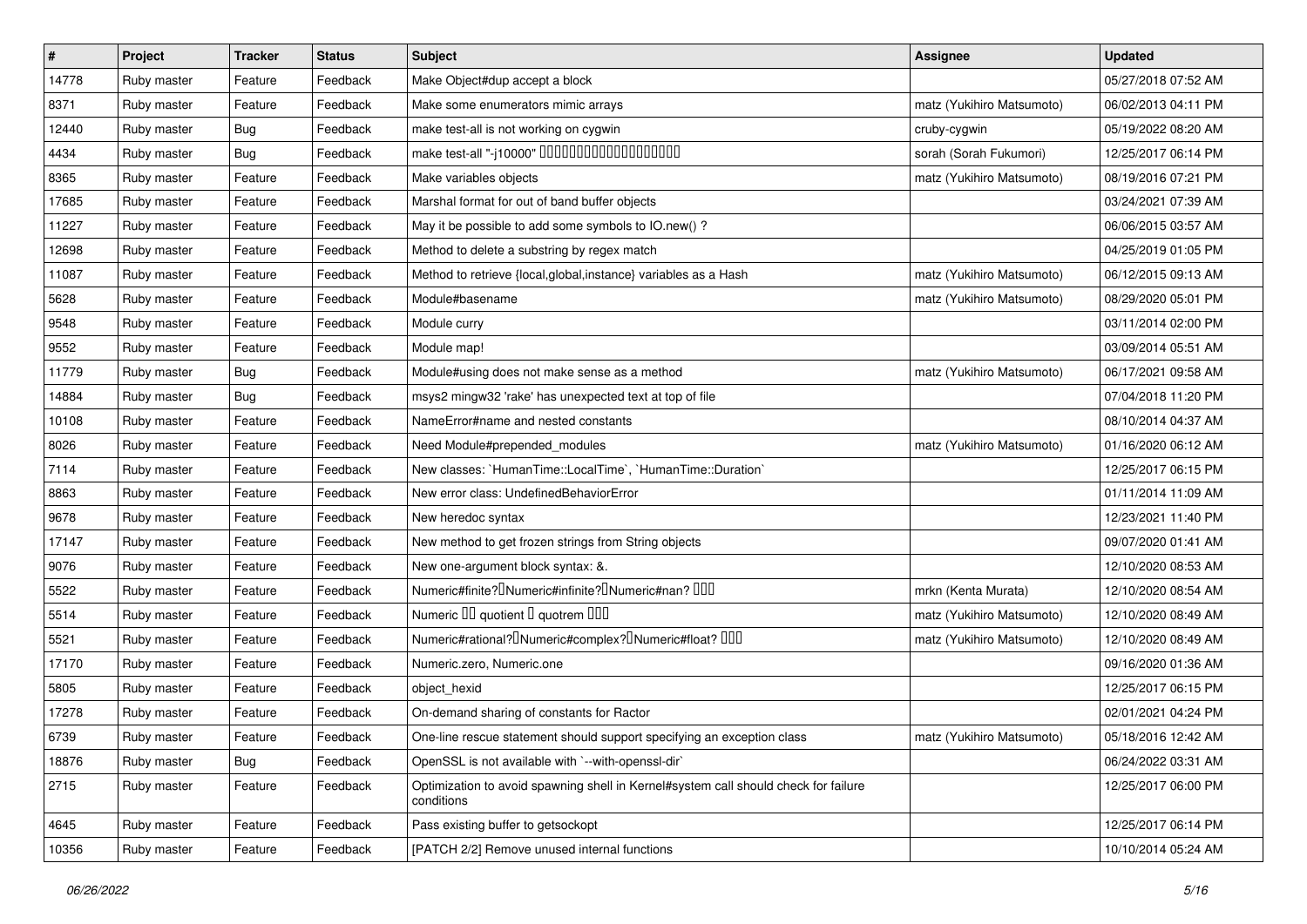| $\vert$ # | Project     | <b>Tracker</b> | <b>Status</b> | Subject                                                                                                                | <b>Assignee</b>            | <b>Updated</b>      |
|-----------|-------------|----------------|---------------|------------------------------------------------------------------------------------------------------------------------|----------------------------|---------------------|
| 6697      | Ruby master | Feature        | Feedback      | [PATCH] Add Kernel#Symbol conversion method like String(), Array() etc.                                                | matz (Yukihiro Matsumoto)  | 12/25/2017 06:15 PM |
| 11300     | Ruby master | Feature        | Feedback      | [PATCH] Add String#bin for parity with #hex and #oct.                                                                  |                            | 07/23/2019 06:11 PM |
| 10059     | Ruby master | Feature        | Feedback      | [PATCH and SUGGEST] 0000000000000000000000000000000                                                                    |                            | 09/16/2014 11:54 AM |
| 8833      | Ruby master | Feature        | Feedback      | [PATCH] IPAddr#pred                                                                                                    | knu (Akinori MUSHA)        | 10/21/2017 05:15 PM |
| 10351     | Ruby master | Feature        | Feedback      | [PATCH] prevent CVE-2014-6277                                                                                          |                            | 01/05/2018 09:01 PM |
| 11139     | Ruby master | Feature        | Feedback      | [PATCH] socket: support accept `sock_nonblock: (true false)'                                                           | akr (Akira Tanaka)         | 07/02/2015 01:30 AM |
| 2149      | Ruby master | Feature        | Feedback      | Pathname#include?                                                                                                      | akr (Akira Tanaka)         | 03/15/2018 08:19 AM |
| 10381     | Ruby master | Feature        | Feedback      | Pathname#mkdir_p, Pathname#makedirs DDDD                                                                               | akr (Akira Tanaka)         | 10/15/2014 04:27 AM |
| 8725      | Ruby master | Feature        | Feedback      | Possibility to get a signal handler without changing it                                                                | ko1 (Koichi Sasada)        | 12/25/2017 06:15 PM |
| 11154     | Ruby master | Feature        | Feedback      | Postfix '!?' can use as the valid function identifier.                                                                 |                            | 05/18/2015 04:49 PM |
| 15606     | Ruby master | Feature        | Feedback      | Precedence of $-\omega$ and $+\omega$                                                                                  |                            | 02/16/2019 06:02 AM |
| 13613     | Ruby master | Feature        | Feedback      | Prefer that require/require_relative/load to tell us permission error if the target file is<br>unreadable              |                            | 09/25/2017 12:16 PM |
| 14794     | Ruby master | Feature        | Feedback      | Primitive arrays (Ruby 3x3)                                                                                            |                            | 12/11/2021 02:07 PM |
| 12854     | Ruby master | Feature        | Feedback      | Proc#curry should return an instance of the class, not Proc                                                            |                            | 10/25/2017 09:59 PM |
| 17721     | Ruby master | Feature        | Feedback      | Proc.new should be able to contruct a lambda                                                                           |                            | 12/03/2021 11:52 AM |
| 10047     | Ruby master | Feature        | Feedback      | Proposal for failesafe requires                                                                                        |                            | 07/17/2014 10:35 PM |
| 18811     | Ruby master | Bug            | Feedback      | PTY I/O not working on AIX 7.x                                                                                         | kanemoto (Yutaka Kanemoto) | 06/07/2022 07:18 AM |
| 12357     | Ruby master | Feature        | Feedback      | Random#initialize with a String                                                                                        |                            | 05/17/2016 05:20 PM |
| 18430     | Ruby master | Bug            | Feedback      | Raspberry Pi 3.0.3 Compile Issue                                                                                       |                            | 12/28/2021 12:46 AM |
| 18785     | Ruby master | Bug            | Feedback      | RbConfig::MAKEFILE_CONFIG["warnflags"] contains "-Wno-cast-function-type" which is<br>not compatible with clang 13.0.0 |                            | 05/25/2022 06:39 PM |
| 15723     | Ruby master | Misc           | Feedback      | Reconsider numbered parameters                                                                                         | matz (Yukihiro Matsumoto)  | 10/03/2019 07:16 PM |
| 3388      | Ruby master | Feature        | Feedback      | regexp support for start_with? and end_with?                                                                           | naruse (Yui NARUSE)        | 12/25/2017 06:02 PM |
| 15049     | Ruby master | Feature        | Feedback      | [Request] Easily access all keyword arguments within a method                                                          |                            | 10/15/2018 05:36 PM |
| 6792      | Ruby master | Feature        | Feedback      | request for easier system properties access                                                                            |                            | 12/25/2017 06:15 PM |
| 12399     | Ruby master | Feature        | Feedback      | Restricted, safe version of `Kernel#eval`                                                                              |                            | 06/13/2017 12:24 AM |
| 8077      | Ruby master | Feature        | Feedback      | Returning Dir objects from C extensions                                                                                |                            | 07/15/2019 10:48 PM |
| 6219      | Ruby master | Feature        | Feedback      | Return value of Hash#store                                                                                             | matz (Yukihiro Matsumoto)  | 12/10/2020 08:46 AM |
| 12982     | Ruby master | Feature        | Feedback      | ruby 2.3.1 got crash on macos                                                                                          |                            | 12/23/2021 11:40 PM |
| 18607     | Ruby master | <b>Bug</b>     | Feedback      | Ruby 2.7.5 fails to configure on macOS Monterey on mac with M1 Pro                                                     |                            | 03/04/2022 01:08 PM |
| 18648     | Ruby master | Feature        | Feedback      | ruby2_keywords and  name arguments with impossible names                                                               |                            | 03/18/2022 06:25 PM |
| 16851     | Ruby master | Feature        | Feedback      | Ruby hashing algorithm could be improved using Tabulation Hashing                                                      |                            | 10/22/2020 09:18 AM |
| 12607     | Ruby master | Feature        | Feedback      | Ruby needs an atomic integer                                                                                           | ko1 (Koichi Sasada)        | 01/29/2021 12:28 PM |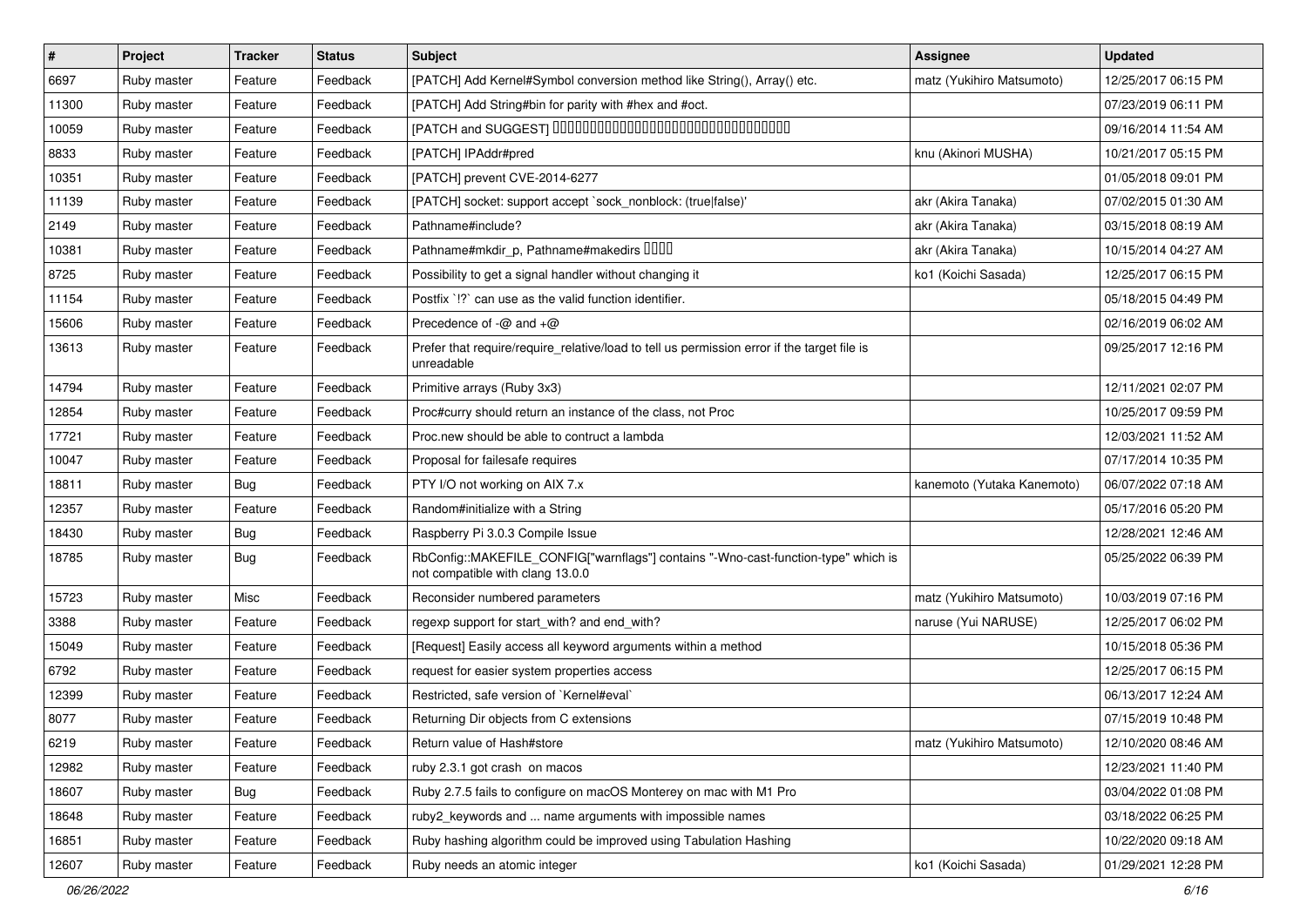| $\sharp$ | Project     | <b>Tracker</b> | <b>Status</b> | Subject                                                                                                                             | <b>Assignee</b>                | <b>Updated</b>      |
|----------|-------------|----------------|---------------|-------------------------------------------------------------------------------------------------------------------------------------|--------------------------------|---------------------|
| 3001     | Ruby master | Feature        | Feedback      | Ruby stdlib: Benchmark:: Tms #memberwise drops labels                                                                               |                                | 05/24/2016 01:42 PM |
| 6744     | Ruby master | Feature        | Feedback      | ruby unable to run system commands that require elevated privileges                                                                 | usa (Usaku NAKAMURA)           | 12/25/2017 06:15 PM |
| 6367     | Ruby master | Feature        | Feedback      | #same? for Enumerable                                                                                                               | matz (Yukihiro Matsumoto)      | 12/25/2017 06:15 PM |
| 4046     | Ruby master | Feature        | Feedback      | Saving C's ** argv and cwd allows Ruby programs to reliably restart themselves                                                      |                                | 12/25/2017 06:14 PM |
| 18750    | Ruby master | Bug            | Feedback      | Segmentation fault on SIGINT when waiting in TracePoint handler                                                                     |                                | 04/29/2022 10:47 AM |
| 17765    | Ruby master | Bug            | Feedback      | Segmentation fault when calling String#gsub                                                                                         |                                | 12/02/2021 06:57 PM |
| 16994    | Ruby master | Feature        | Feedback      | Sets: shorthand for frozen sets of symbols / strings                                                                                |                                | 09/25/2020 08:15 PM |
| 7511     | Ruby master | Feature        | Feedback      | short-circuiting logical implication operator                                                                                       | matz (Yukihiro Matsumoto)      | 12/10/2020 08:55 AM |
| 17384    | Ruby master | Feature        | Feedback      | shorthand of Hash#merge                                                                                                             |                                | 12/10/2020 06:14 AM |
| 18834    | Ruby master | Misc           | Feedback      | Significant change in loop speeds (regressing using while loop on ARM chips)                                                        |                                | 06/23/2022 03:30 PM |
| 16699    | Ruby master | Feature        | Feedback      | Silence/ignore particular warnings from some parts of the code (in a .rb file)                                                      |                                | 03/20/2020 09:24 PM |
| 6263     | Ruby master | Feature        | Feedback      | Simple access to toplevel object (main)                                                                                             |                                | 12/25/2017 06:15 PM |
| 6256     | Ruby master | Feature        | Feedback      | Slightly improve ruby_qsort performance                                                                                             | MartinBosslet (Martin Bosslet) | 01/10/2019 01:51 PM |
| 12075    | Ruby master | Feature        | Feedback      | some container#nonempty?                                                                                                            | matz (Yukihiro Matsumoto)      | 10/07/2021 03:11 AM |
| 10228    | Ruby master | Feature        | Feedback      | Statistics module                                                                                                                   |                                | 11/10/2014 11:01 PM |
| 8269     | Ruby master | Feature        | Feedback      | stdlib: Add Find.each_file to accompany Find.find                                                                                   |                                | 06/02/2013 03:53 PM |
| 15425    | Ruby master | Feature        | Feedback      | Store MJIT header into Ruby versioned directory.                                                                                    | k0kubun (Takashi Kokubun)      | 10/07/2021 11:03 PM |
| 9414     | Ruby master | Bug            | Feedback      | strftime returns incorrectly encoded string                                                                                         | nobu (Nobuyoshi Nakada)        | 01/05/2018 09:00 PM |
| 16017    | Ruby master | Feature        | Feedback      | String and Array Slices                                                                                                             |                                | 07/24/2019 07:28 AM |
| 13303    | Ruby master | Feature        | Feedback      | String#any? as !String#empty?                                                                                                       | matz (Yukihiro Matsumoto)      | 02/23/2021 05:14 PM |
| 5606     | Ruby master | Feature        | Feedback      | String#each_match(regexp)                                                                                                           |                                | 12/25/2017 06:15 PM |
| 13025    | Ruby master | Feature        | Feedback      | String equality operator does not perform implicit conversion                                                                       |                                | 12/12/2016 07:18 AM |
| 12745    | Ruby master | Feature        | Feedback      | String#(g)sub(!) should pass a MatchData to the block, not a String                                                                 | matz (Yukihiro Matsumoto)      | 11/03/2021 11:46 PM |
| 12304    | Ruby master | Feature        | Feedback      | String#split with a block                                                                                                           |                                | 04/21/2016 12:29 AM |
| 14417    | Ruby master | Feature        | Feedback      | String#sub / String#gsub 00000 Symbol 0 Hash000000000000                                                                            |                                | 02/04/2018 01:05 PM |
| 12719    | Ruby master | Feature        | Feedback      | `Struct#merge` for partial updates                                                                                                  |                                | 09/29/2021 09:16 PM |
| 16122    | Ruby master | Feature        | Feedback      | Struct::Value: simple immutable value object                                                                                        |                                | 02/12/2022 09:54 PM |
| 8981     | Ruby master | Feature        | Feedback      | Suggestion for CreateProcess flags with rubyw on windows                                                                            | cruby-windows                  | 01/05/2018 09:00 PM |
| 12861    | Ruby master | Feature        | Feedback      | super in a block can be either lexically or dynamically scoped depending on how the block   matz (Yukihiro Matsumoto)<br>is invoked |                                | 12/21/2016 05:20 PM |
| 6806     | Ruby master | Feature        | Feedback      | Support functional programming: forbid instance/class variables for<br>ModuleName::method_name, allow for ModuleName.method_name    | matz (Yukihiro Matsumoto)      | 12/10/2020 08:53 AM |
| 12138    | Ruby master | Feature        | Feedback      | Support `Kernel#load with env(filename, cbase: SomeMod, cref: someMod, binding:<br>SomeMod) # => obj`                               |                                | 09/29/2016 11:44 PM |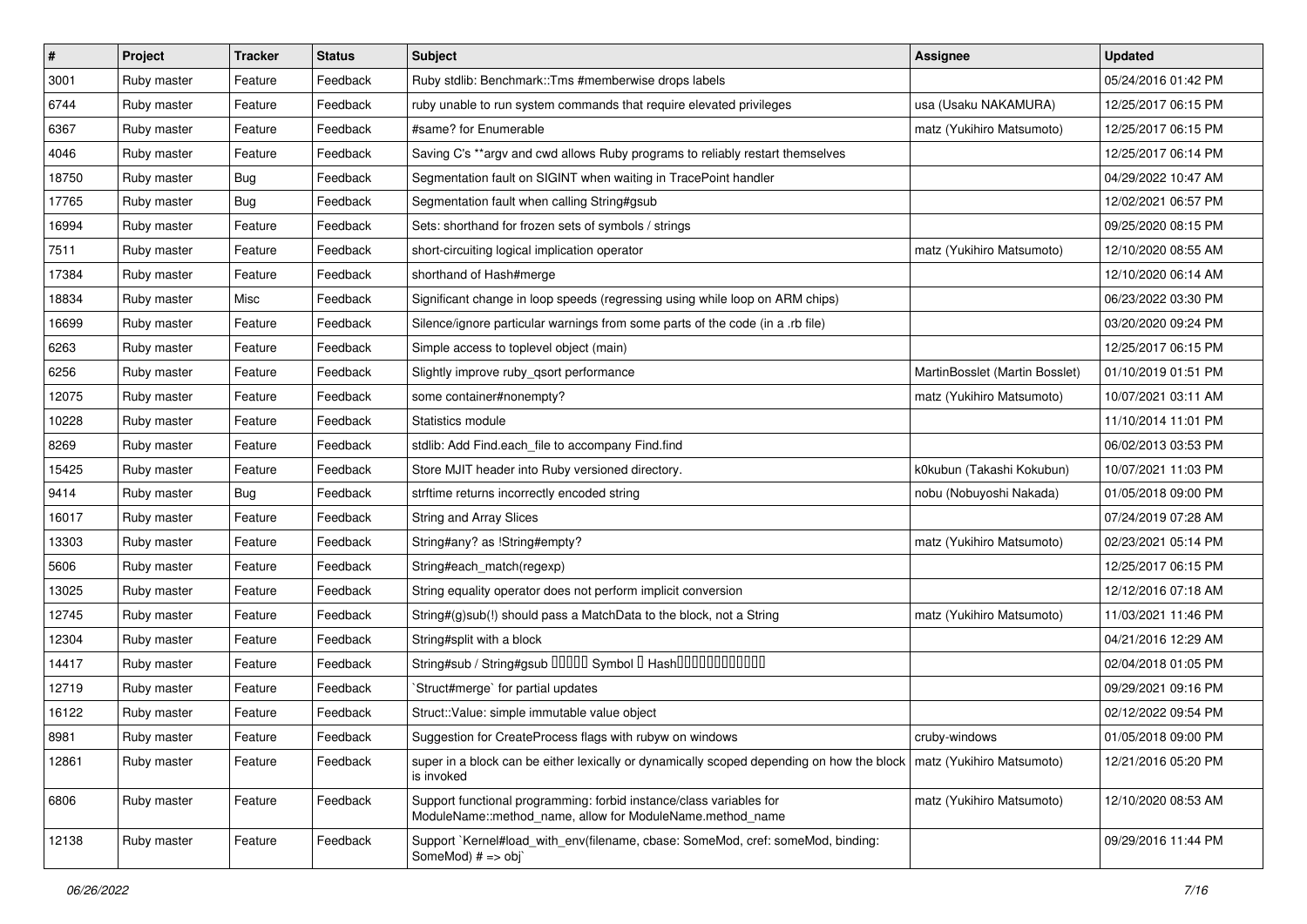| $\vert$ # | Project     | <b>Tracker</b> | <b>Status</b> | Subject                                                                                                               | <b>Assignee</b>            | <b>Updated</b>      |
|-----------|-------------|----------------|---------------|-----------------------------------------------------------------------------------------------------------------------|----------------------------|---------------------|
| 14835     | Ruby master | Feature        | Feedback      | Support TracePoint#raised exception on non-:raise events                                                              |                            | 12/04/2021 06:49 AM |
| 9963      | Ruby master | Feature        | Feedback      | Symbol.count                                                                                                          |                            | 07/11/2014 06:50 AM |
| 10064     | Ruby master | Feature        | Feedback      | &:symbol in when clause                                                                                               | matz (Yukihiro Matsumoto)  | 01/05/2018 09:01 PM |
| 13257     | Ruby master | Feature        | Feedback      | Symbol#singleton_class should be undef                                                                                |                            | 06/01/2020 09:41 PM |
| 6602      | Ruby master | Feature        | Feedback      | Tail call optimization: enable by default?                                                                            | ko1 (Koichi Sasada)        | 06/13/2020 01:31 AM |
| 12735     | Ruby master | Feature        | Feedback      | TCP Server documentation improvement                                                                                  | zzak (Zachary Scott)       | 03/01/2017 08:42 PM |
| 11791     | Ruby master | Feature        | Feedback      | The literal quotes should accept more quote characters (aka more unicode characters)                                  |                            | 12/09/2015 12:45 AM |
| 11098     | Ruby master | Feature        | Feedback      | Thread-level allocation counting                                                                                      |                            | 10/09/2018 01:52 AM |
| 13822     | Ruby master | Feature        | Feedback      | Time.dst_changes(t=Time.now.year)                                                                                     |                            | 12/13/2018 01:31 AM |
| 18047     | Ruby master | Feature        | Feedback      | TracePoint: Add event type for constant access                                                                        |                            | 12/02/2021 08:35 PM |
| 10844     | Ruby master | Feature        | Feedback      | TracePoint API needs an event to inform about creating/removing a new frame without<br>calling something              | ko1 (Koichi Sasada)        | 03/02/2015 06:38 PM |
| 11348     | Ruby master | Feature        | Feedback      | TracePoint API needs events for fiber's switching                                                                     | ko1 (Koichi Sasada)        | 09/01/2015 09:12 AM |
| 9099      | Ruby master | Feature        | Feedback      | Train emoji lambda operator                                                                                           |                            | 11/24/2013 01:48 AM |
| 14390     | Ruby master | Feature        | Feedback      | UnboundMethod#to_proc                                                                                                 |                            | 05/18/2018 03:24 AM |
| 5673      | Ruby master | Feature        | Feedback      | undef method probably doesn't need to raise an error                                                                  | matz (Yukihiro Matsumoto)  | 12/25/2017 06:15 PM |
| 11530     | Ruby master | Feature        | Feedback      | unicode planes                                                                                                        |                            | 09/21/2015 05:46 AM |
| 17992     | Ruby master | Feature        | Feedback      | Upstreaming the htmlentities gem into CGI#.(un)escape_html                                                            |                            | 06/30/2021 02:26 PM |
| 8788      | Ruby master | Feature        | Feedback      | use eventfd on newer Linux instead of pipe for timer thread                                                           |                            | 12/25/2017 06:15 PM |
| 17132     | Ruby master | Bug            | Feedback      | vcs.rb doesn't detect git submodules as vcs                                                                           |                            | 08/31/2020 11:31 AM |
| 18613     | Ruby master | <b>Bug</b>     | Feedback      | Voluntary wanted: Some signal-related tests fail on FreeBSD 13                                                        | knu (Akinori MUSHA)        | 05/30/2022 01:43 AM |
| 9208      | Ruby master | Bug            | Feedback      | Win32 ANSI color no longer works since revision 43331                                                                 | nobu (Nobuyoshi Nakada)    | 06/17/2022 09:35 AM |
| 11410     | Ruby master | Bug            | Feedback      | Win32 Registry enumeration performs unnecessary string re-encoding which cause<br>UndefinedConversionError exceptions |                            | 08/13/2015 06:57 AM |
| 16953     | Ruby master | Bug            | Feedback      | Windows bash bin files removed in master                                                                              |                            | 10/15/2021 01:57 AM |
| 18042     | Ruby master | Feature        | Feedback      | YARV code optimization                                                                                                |                            | 07/27/2021 09:11 PM |
| 17598     | Ruby master | Feature        | Feedback      | $0000000000000010$                                                                                                    |                            | 02/03/2021 01:13 AM |
| 15166     | Ruby master | Feature        | Assigned      | 2.5 times faster implementation than current gcd implmentation                                                        | watson1978 (Shizuo Fujita) | 04/26/2019 09:12 PM |
| 17676     | Ruby master | Bug            | Assigned      | Accessing ENV from Ractor raises IsolationError                                                                       | ko1 (Koichi Sasada)        | 03/09/2021 02:37 AM |
| 8042      | Ruby master | Feature        | Assigned      | Add Addrinfo#socket to create a socket that is not connected or bound                                                 | matz (Yukihiro Matsumoto)  | 12/25/2017 06:15 PM |
| 6682      | Ruby master | Feature        | Assigned      | Add a method to return an instance attached by a singleton class                                                      | shyouhei (Shyouhei Urabe)  | 12/25/2017 06:15 PM |
| 6973      | Ruby master | Feature        | Assigned      | Add an #integral? method to Numeric to test for whole-number values                                                   | mrkn (Kenta Murata)        | 12/25/2017 06:15 PM |
| 6309      | Ruby master | Feature        | Assigned      | Add a reference queue for weak references                                                                             | matz (Yukihiro Matsumoto)  | 08/23/2020 09:07 PM |
| 16012     | Ruby master | Feature        | Assigned      | Add a (small) test-install suite?                                                                                     | hsbt (Hiroshi SHIBATA)     | 07/30/2019 08:13 AM |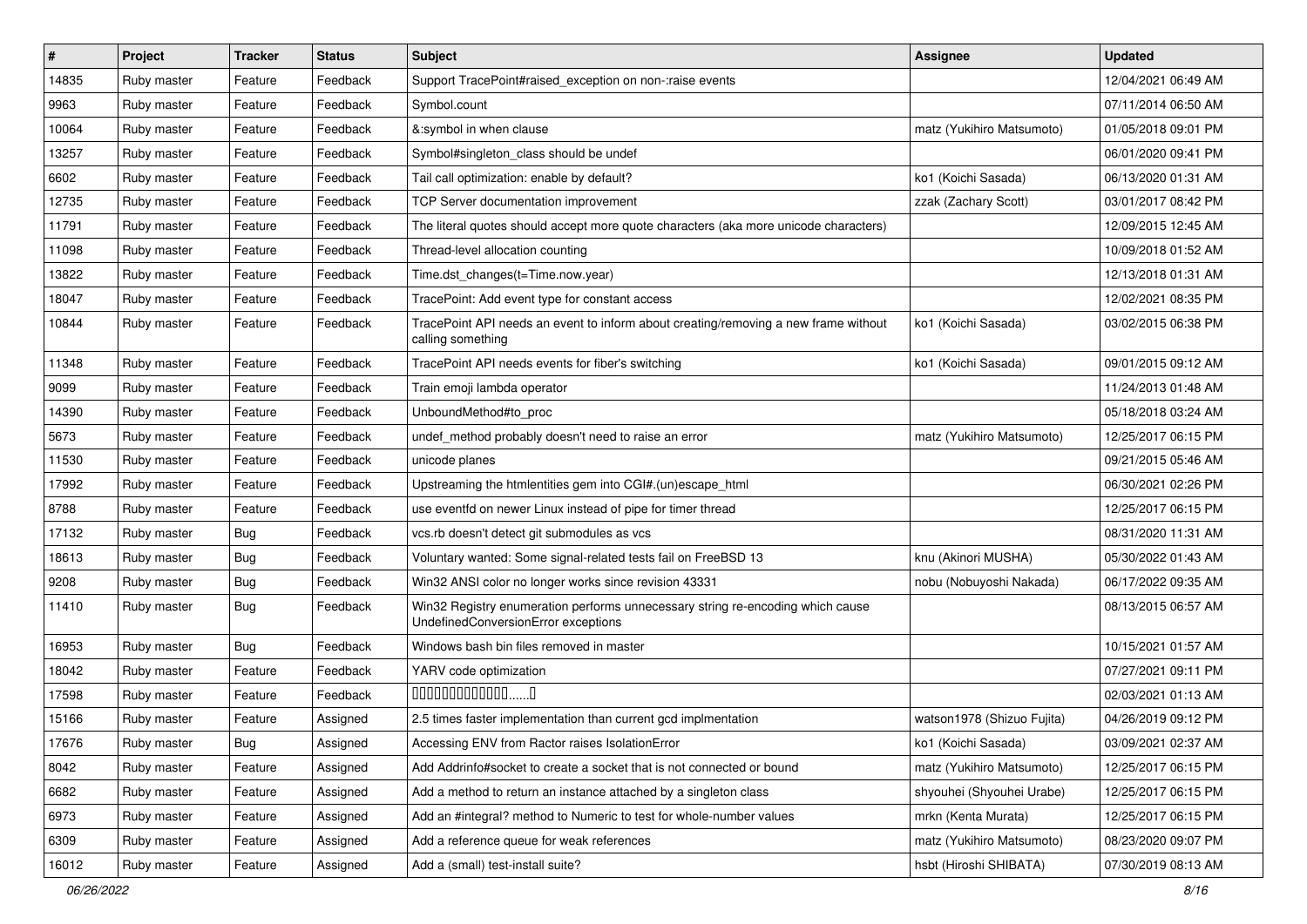| $\vert$ # | Project     | <b>Tracker</b> | <b>Status</b> | Subject                                                                                   | <b>Assignee</b>                | <b>Updated</b>      |
|-----------|-------------|----------------|---------------|-------------------------------------------------------------------------------------------|--------------------------------|---------------------|
| 14066     | Ruby master | Feature        | Assigned      | Add CAA DNS RR on Resolv                                                                  | akr (Akira Tanaka)             | 11/10/2017 06:50 AM |
| 16937     | Ruby master | Feature        | Assigned      | Add DNS over HTTP to Resolv                                                               | akr (Akira Tanaka)             | 12/10/2020 09:15 AM |
| 5970      | Ruby master | Feature        | Assigned      | Add Enumerable#join with same semantics as Array#join                                     | matz (Yukihiro Matsumoto)      | 12/25/2017 06:15 PM |
| 8960      | Ruby master | Feature        | Assigned      | Add Exception#backtrace_locations                                                         | ko1 (Koichi Sasada)            | 11/25/2016 02:15 PM |
| 10481     | Ruby master | Feature        | Assigned      | Add "if" and "unless" clauses to rescue statements                                        | matz (Yukihiro Matsumoto)      | 01/18/2015 02:46 PM |
| 7362      | Ruby master | Feature        | Assigned      | Adding Pathname#start with?                                                               | akr (Akira Tanaka)             | 12/25/2017 06:15 PM |
| 14476     | Ruby master | Feature        | Assigned      | Adding same_all? for checking whether all items in an Array are same                      | mrkn (Kenta Murata)            | 08/28/2020 01:10 PM |
| 4818      | Ruby master | Feature        | Assigned      | Add method marshalable?                                                                   | matz (Yukihiro Matsumoto)      | 12/25/2017 06:15 PM |
| 8576      | Ruby master | Feature        | Assigned      | Add optimized method type for constant value methods                                      | ko1 (Koichi Sasada)            | 12/25/2017 06:15 PM |
| 6842      | Ruby master | Feature        | Assigned      | Add Optional Arguments to String#strip                                                    | matz (Yukihiro Matsumoto)      | 08/24/2016 05:50 AM |
| 5461      | Ruby master | Feature        | Assigned      | Add pipelining to Net::HTTP                                                               | naruse (Yui NARUSE)            | 12/25/2017 06:15 PM |
| 14917     | Ruby master | Misc           | Assigned      | Add RDoc documents to tar ball                                                            | aycabta (aycabta.)             | 07/21/2018 09:29 AM |
| 5945      | Ruby master | Feature        | Assigned      | Add the ability to mark a at_exit as process-local.                                       | matz (Yukihiro Matsumoto)      | 10/10/2018 08:29 AM |
| 8016      | Ruby master | Feature        | Assigned      | Alias __FILE__ and __LINE__ as methods                                                    | matz (Yukihiro Matsumoto)      | 12/25/2017 06:15 PM |
| 5582      | Ruby master | Feature        | Assigned      | Allow clone of singleton methods on a BasicObject                                         | matz (Yukihiro Matsumoto)      | 12/25/2017 06:15 PM |
| 6452      | Ruby master | Feature        | Assigned      | Allow extend to override class methods                                                    | matz (Yukihiro Matsumoto)      | 12/10/2020 08:53 AM |
| 13821     | Ruby master | Feature        | Assigned      | Allow fibers to be resumed across threads                                                 | ko1 (Koichi Sasada)            | 02/15/2019 10:09 AM |
| 7436      | Ruby master | Feature        | Assigned      | Allow for a "granularity" flag for backtrace_locations                                    | matz (Yukihiro Matsumoto)      | 12/25/2017 06:15 PM |
| 5617      | Ruby master | Feature        | Assigned      | Allow install RubyGems into dediceted directory                                           | hsbt (Hiroshi SHIBATA)         | 05/16/2018 09:15 AM |
| 8678      | Ruby master | Feature        | Assigned      | Allow invalid string to work with regexp                                                  | matz (Yukihiro Matsumoto)      | 01/05/2018 09:00 PM |
| 2631      | Ruby master | Feature        | Assigned      | Allow IO#reopen to take a block                                                           | Glass_saga (Masaki Matsushita) | 05/24/2018 01:22 PM |
| 12281     | Ruby master | Feature        | Assigned      | Allow lexically scoped use of refinements with `using {}` block syntax                    | shugo (Shugo Maeda)            | 06/13/2016 07:44 AM |
| 18408     | Ruby master | Feature        | Assigned      | Allow pattern match to set instance variables                                             | ktsj (Kazuki Tsujimoto)        | 01/26/2022 07:07 PM |
| 5434      | Ruby master | Feature        | Assigned      | Allow per-class whitelisting of methods safe to expose through DRb                        | seki (Masatoshi Seki)          | 12/25/2017 06:15 PM |
| 8959      | Ruby master | Feature        | Assigned      | Allow top level prepend                                                                   | nobu (Nobuyoshi Nakada)        | 10/16/2013 03:22 AM |
| 7132      | Ruby master | Feature        | Assigned      | Alternation between named / ordered method arguments and aliases for method<br>arguments. | matz (Yukihiro Matsumoto)      | 12/25/2017 06:15 PM |
| 16350     | Ruby master | Feature        | Assigned      | ArithmeticSequence#member? can result in infinite loop                                    | mrkn (Kenta Murata)            | 05/29/2020 10:26 PM |
| 9023      | Ruby master | Feature        | Assigned      | Array#tail                                                                                | matz (Yukihiro Matsumoto)      | 12/23/2021 11:40 PM |
| 5133      | Ruby master | Feature        | Assigned      | Array#unzip as an alias of Array#transpose                                                | mrkn (Kenta Murata)            | 12/25/2017 06:15 PM |
| 4539      | Ruby master | Feature        | Assigned      | Array#zip_with                                                                            | matz (Yukihiro Matsumoto)      | 11/28/2019 08:23 AM |
| 17664     | Ruby master | <b>Bug</b>     | Assigned      | Behavior of sockets changed in Ruby 3.0 to non-blocking                                   | ioquatix (Samuel Williams)     | 07/12/2021 10:28 AM |
| 6857      | Ruby master | Feature        | Assigned      | bigdecimal/math BigMath.E/BigMath.exp R. P. Feynman inspired optimization                 | mrkn (Kenta Murata)            | 12/25/2017 06:15 PM |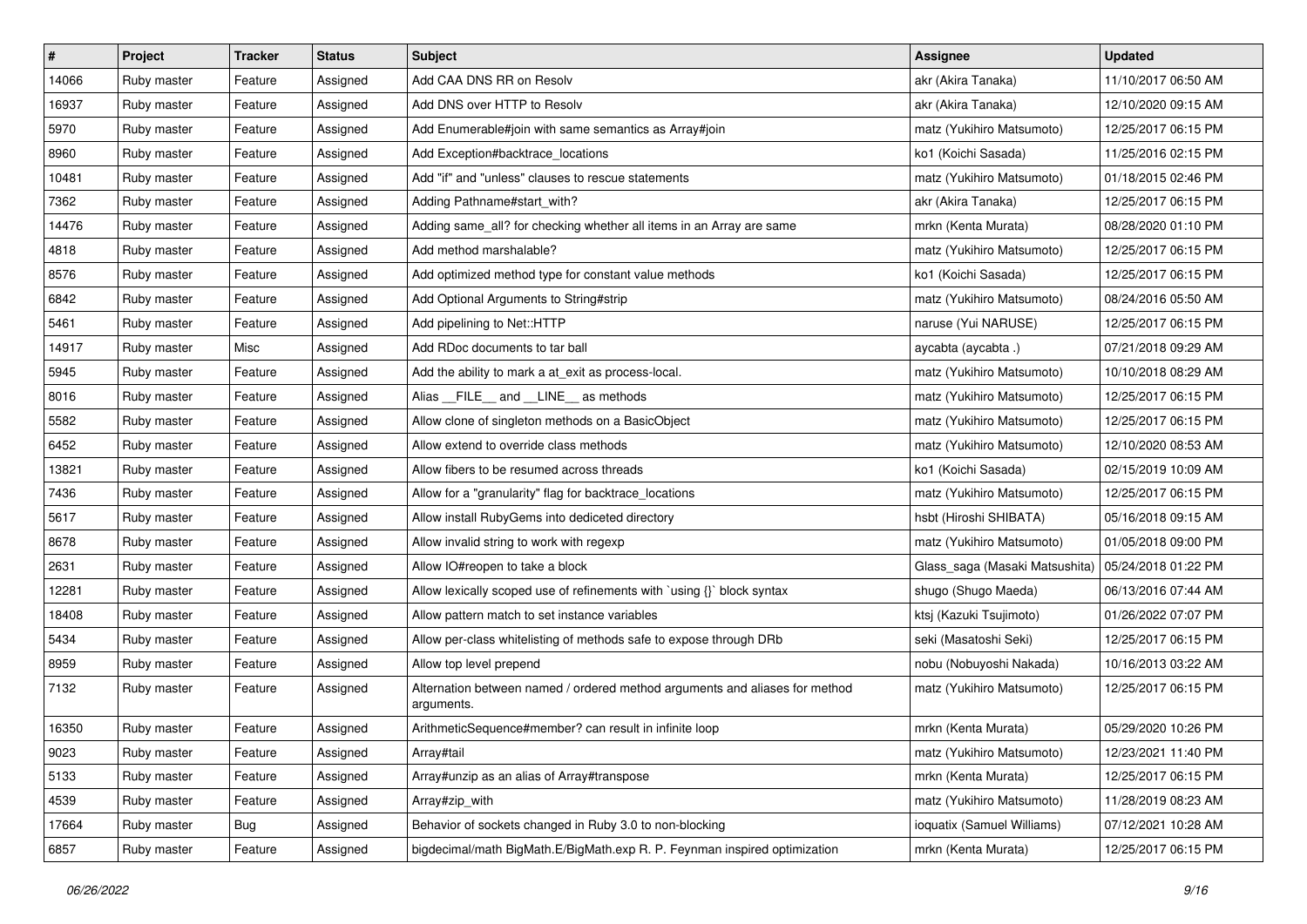| $\vert$ # | Project     | <b>Tracker</b> | <b>Status</b> | <b>Subject</b>                                                                                                            | <b>Assignee</b>           | <b>Updated</b>      |
|-----------|-------------|----------------|---------------|---------------------------------------------------------------------------------------------------------------------------|---------------------------|---------------------|
| 18677     | Ruby master | Bug            | Assigned      | BigDecimal#power (**) returns FloatDomainError when passing an infinite parameter                                         | mrkn (Kenta Murata)       | 04/20/2022 02:04 AM |
| 17882     | Ruby master | <b>Bug</b>     | Assigned      | bootstraptest/test_ractor.rb:224 segfaults on Cygwin                                                                      | cruby-cygwin              | 05/19/2022 08:20 AM |
| 15499     | Ruby master | Bug            | Assigned      | Breaking behavior on ruby 2.6: rb_thread_call_without_gvl doesn't invoke<br>unblock_function when used on the main thread | ko1 (Koichi Sasada)       | 01/05/2021 02:24 AM |
| 9189      | Ruby master | Bug            | Assigned      | Build failure on Windows in case of nonascii TEMP environment.                                                            |                           | 01/05/2018 09:00 PM |
| 12813     | Ruby master | Feature        | Assigned      | Calling chunk_while, slice_after, slice_before, slice_when with no block                                                  | matz (Yukihiro Matsumoto) | 12/06/2016 12:58 PM |
| 18808     | Ruby master | Bug            | Assigned      | Cannot compile ruby 3.1.2 on powerpc64le-linux without disabling the jit features                                         | k0kubun (Takashi Kokubun) | 06/20/2022 10:40 AM |
| 18790     | Ruby master | Bug            | Assigned      | cannot load such file -- digest (LoadError)                                                                               | hsbt (Hiroshi SHIBATA)    | 06/06/2022 12:41 AM |
| 13252     | Ruby master | Feature        | Assigned      | C API for creating strings without copying                                                                                | ko1 (Koichi Sasada)       | 04/17/2017 07:22 AM |
| 13534     | Ruby master | Feature        | Assigned      | Checking installation results of default gems                                                                             | hsbt (Hiroshi SHIBATA)    | 07/26/2018 02:16 AM |
| 17720     | Ruby master | Misc           | Assigned      | Cirrus CI to check non-x86 64 architecture cases by own machines                                                          | jaruga (Jun Aruga)        | 09/26/2021 10:24 AM |
| 15487     | Ruby master | Misc           | Assigned      | Clarify default gems maintanance policy                                                                                   | hsbt (Hiroshi SHIBATA)    | 12/30/2018 08:42 PM |
| 8839      | Ruby master | Feature        | Assigned      | Class and module should return the class or module that was opened                                                        | matz (Yukihiro Matsumoto) | 12/28/2015 08:36 AM |
| 6611      | Ruby master | Feature        | Assigned      | Comments requested on implementation of set parse func                                                                    | matz (Yukihiro Matsumoto) | 12/25/2017 06:15 PM |
| 5179      | Ruby master | <b>Bug</b>     | Assigned      | Complex#rationalize and to_r with approximate zeros                                                                       | mrkn (Kenta Murata)       | 01/17/2020 03:00 AM |
| 7087      | Ruby master | Feature        | Assigned      | ::ConditionVariable#wait does not work with Monitor because Monitor#sleep does not<br>exist                               | matz (Yukihiro Matsumoto) | 12/25/2017 06:15 PM |
| 7086      | Ruby master | Feature        | Assigned      | ConditionVariable#wait has meaningless return value                                                                       | kosaki (Motohiro KOSAKI)  | 12/25/2017 06:15 PM |
| 6695      | Ruby master | Feature        | Assigned      | Configuration for Thread/Fiber creation                                                                                   | ko1 (Koichi Sasada)       | 12/25/2017 06:15 PM |
| 9010      | Ruby master | <b>Bug</b>     | Assigned      | /configure --prefix= cannot handle directories with spaces                                                                | nobu (Nobuyoshi Nakada)   | 04/26/2021 10:38 PM |
| 16836     | Ruby master | <b>Bug</b>     | Assigned      | configure-time LDFLAGS leak into ruby pkg-config file                                                                     | nobu (Nobuyoshi Nakada)   | 08/14/2021 09:10 AM |
| 10560     | Ruby master | Misc           | Assigned      | confusion between $x=x+y$ , $x+=y$ , x.concat(y) and y.each{ z  $x<}$                                                     | zzak (Zachary Scott)      | 01/05/2018 09:02 PM |
| 16951     | Ruby master | Bug            | Assigned      | Consistently referer dependencies                                                                                         | hsbt (Hiroshi SHIBATA)    | 06/17/2021 06:15 AM |
| 7314      | Ruby master | Feature        | Assigned      | Convert Proc to Lambda doesn't work in MRI                                                                                | matz (Yukihiro Matsumoto) | 05/21/2016 09:15 AM |
| 8850      | Ruby master | Feature        | Assigned      | Convert Rational to decimal string                                                                                        | matz (Yukihiro Matsumoto) | 12/25/2017 06:15 PM |
| 16805     | Ruby master | Misc           | Assigned      | Coroutine's license is unclear                                                                                            | ReiOdaira (Rei Odaira)    | 07/01/2021 10:09 PM |
| 12848     | Ruby master | Feature        | Assigned      | Crazy idea: Allow regex definition for methods (Do not take it seriously please)                                          |                           | 10/18/2016 12:17 AM |
| 5129      | Ruby master | Feature        | Assigned      | Create a core class "FileArray" and make "ARGF" its instance                                                              | matz (Yukihiro Matsumoto) | 01/23/2018 02:02 PM |
| 13999     | Ruby master | Bug            | Assigned      | Cygwin 000 ripper_state_lex.rb 00000000                                                                                   | cruby-cygwin              | 05/19/2022 08:20 AM |
| 6590      | Ruby master | Feature        | Assigned      | Dealing with bigdecimal, etc gems in JRuby                                                                                | hsbt (Hiroshi SHIBATA)    | 05/15/2019 08:33 PM |
| 6360      | Ruby master | <b>Bug</b>     | Assigned      | Debug information build even without requesting it                                                                        | nobu (Nobuyoshi Nakada)   | 01/05/2018 09:00 PM |
| 18773     | Ruby master | Feature        | Assigned      | deconstruct to receive a range                                                                                            | ktsj (Kazuki Tsujimoto)   | 06/24/2022 07:21 AM |
| 4514      | Ruby master | Feature        | Assigned      | #deep_clone and #deep_dup for Objects                                                                                     | matz (Yukihiro Matsumoto) | 12/25/2017 06:14 PM |
| 18381     | Ruby master | Bug            | Assigned      | Default vs Bundled gems                                                                                                   | hsbt (Hiroshi SHIBATA)    | 12/15/2021 11:09 AM |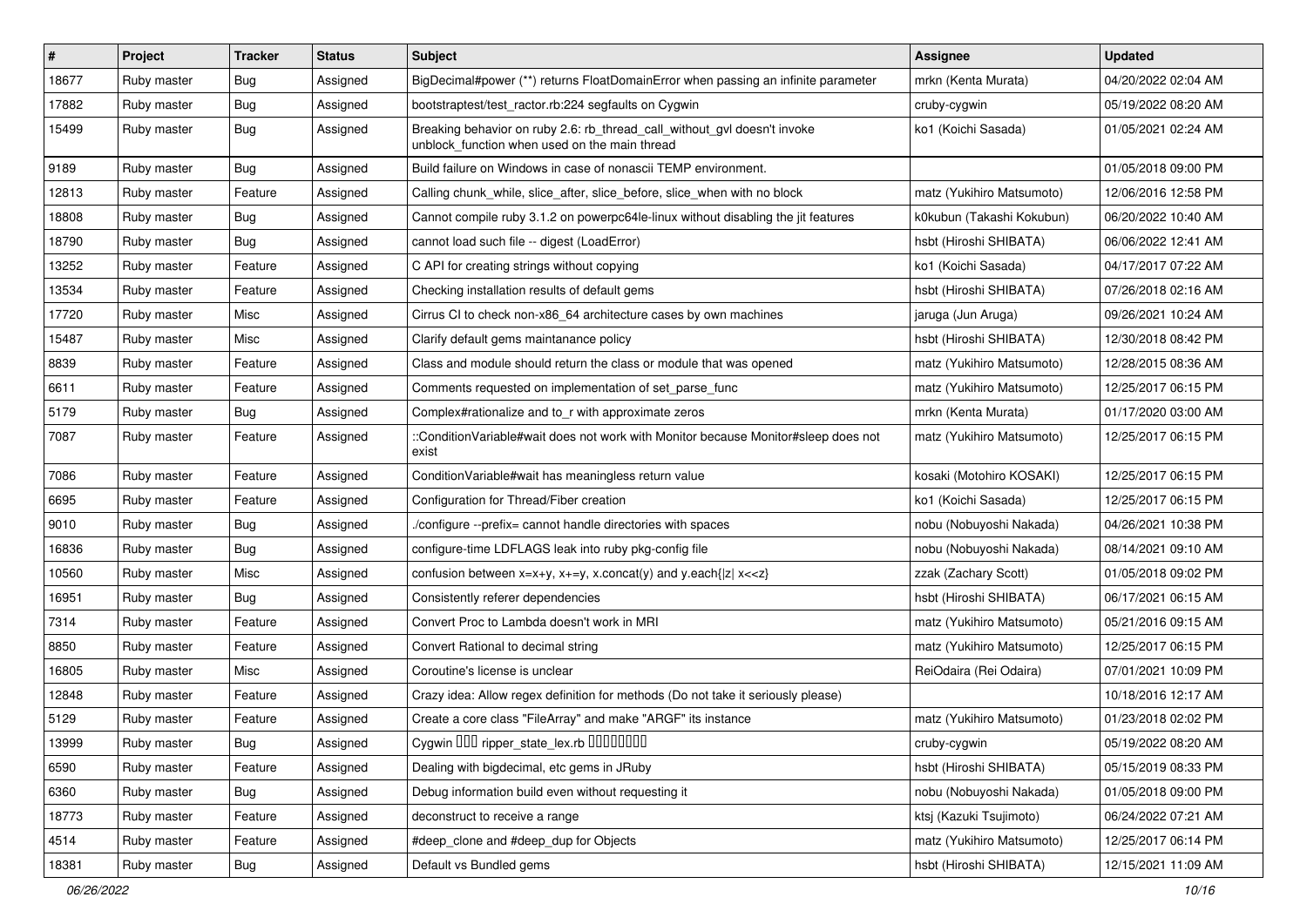| $\sharp$ | Project     | <b>Tracker</b> | <b>Status</b> | Subject                                                                                    | <b>Assignee</b>                       | <b>Updated</b>      |
|----------|-------------|----------------|---------------|--------------------------------------------------------------------------------------------|---------------------------------------|---------------------|
| 7739     | Ruby master | Feature        | Assigned      | Define Hash#  as Hash#reverse_merge in Rails                                               | matz (Yukihiro Matsumoto)             | 12/25/2017 06:15 PM |
| 9136     | Ruby master | Misc           | Assigned      | Deprecated Enumerator.new(object, method) bad for BasicObject                              | zzak (Zachary Scott)                  | 11/23/2013 03:58 AM |
| 16630    | Ruby master | Misc           | Assigned      | Deprecate pub/ruby/*snapshot* and use pub/ruby/snapshot/* instead                          | matz (Yukihiro Matsumoto)             | 02/27/2020 09:52 AM |
| 13577    | Ruby master | Feature        | Assigned      | Digest file accidentally receives File object but uses file path                           | nobu (Nobuyoshi Nakada)               | 05/20/2017 06:50 PM |
| 2324     | Ruby master | Feature        | Assigned      | Dir instance methods for relative path                                                     | nobu (Nobuyoshi Nakada)               | 12/25/2017 05:58 PM |
| 15047    | Ruby master | Feature        | Assigned      | Documentation and more functions for Hash functions in C API                               |                                       | 03/20/2019 01:24 AM |
| 9235     | Ruby master | Feature        | Assigned      | Documentation for commercial support                                                       | zzak (Zachary Scott)                  | 08/10/2019 02:55 PM |
| 13622    | Ruby master | Misc           | Assigned      | Documentation missing                                                                      | stomar (Marcus Stollsteimer)          | 06/03/2017 07:27 AM |
| 12020    | Ruby master | Feature        | Assigned      | Documenting Ruby memory model                                                              | ko1 (Koichi Sasada)                   | 12/23/2021 11:40 PM |
| 8782     | Ruby master | Bug            | Assigned      | Don't set rl_getc_function on editline                                                     | kouji (Kouji Takao)                   | 01/05/2018 09:00 PM |
| 14412    | Ruby master | Feature        | Assigned      | DRb UNIX on local machine: add support for getpeereid()                                    | seki (Masatoshi Seki)                 | 01/28/2018 12:51 PM |
| 15939    | Ruby master | Feature        | Assigned      | Dump symbols reference to their fstr in ObjectSpace.dump()                                 | ko1 (Koichi Sasada)                   | 08/08/2019 09:38 PM |
| 3731     | Ruby master | Feature        | Assigned      | Easier Embedding API for Ruby                                                              | ko1 (Koichi Sasada)                   | 12/25/2017 06:14 PM |
| 6308     | Ruby master | Feature        | Assigned      | Eliminate delegation from WeakRef                                                          | matz (Yukihiro Matsumoto)             | 12/23/2021 11:40 PM |
| 3608     | Ruby master | Feature        | Assigned      | Enhancing Pathname#each_child to be lazy                                                   | akr (Akira Tanaka)                    | 12/25/2017 06:14 PM |
| 7394     | Ruby master | Feature        | Assigned      | Enumerable#find ifnone parameter could be non-callable                                     | nobu (Nobuyoshi Nakada)               | 02/10/2021 09:32 AM |
| 8083     | Ruby master | Feature        | Assigned      | Exit status is limited to one-byte values which is invalid for Windows                     | cruby-windows                         | 03/14/2013 08:26 PM |
| 12656    | Ruby master | Feature        | Assigned      | Expand short paths with File.expand_path                                                   | cruby-windows                         | 01/31/2018 02:31 PM |
| 15806    | Ruby master | Misc           | Assigned      | Explicitly initialise encodings on init to remove branches on encoding lookup              | nobu (Nobuyoshi Nakada)               | 08/29/2019 04:29 AM |
| 12543    | Ruby master | Feature        | Assigned      | explicit tail call syntax: foo() then return                                               | matz (Yukihiro Matsumoto)             | 04/18/2021 03:02 PM |
| 11955    | Ruby master | Feature        | Assigned      | Expose Object that Receives logs in Logger                                                 | sonots (Naotoshi Seo)                 | 11/09/2017 11:35 AM |
| 13604    | Ruby master | Feature        | Assigned      | Exposing alternative interface of readline                                                 | aycabta (aycabta.)                    | 01/20/2020 05:34 AM |
| 7121     | Ruby master | Feature        | Assigned      | Extending the use of `require'                                                             | matz (Yukihiro Matsumoto)             | 12/25/2017 06:15 PM |
| 10038    | Ruby master | Feature        | Assigned      | Extend ObjectSpace.dump to expose buffer addresses for String and Array                    | tmm1 (Aman Karmani)                   | 01/05/2018 09:01 PM |
| 17294    | Ruby master | Feature        | Assigned      | Feature: Allow method chaining with Pathname#mkpath Pathname#rmtree                        | akr (Akira Tanaka)                    | 08/30/2021 06:52 AM |
| 17295    | Ruby master | Feature        | Assigned      | Feature: Create a directory and file with Pathname#touch                                   | akr (Akira Tanaka)                    | 09/28/2021 01:20 AM |
| 17297    | Ruby master | Feature        | Assigned      | Feature: Introduce Pathname.mktmpdir                                                       | akr (Akira Tanaka)                    | 08/30/2021 06:51 AM |
| 6376     | Ruby master | Feature        | Assigned      | Feature lookup and checking if feature is loaded                                           | matz (Yukihiro Matsumoto)             | 12/25/2017 06:15 PM |
| 17296    | Ruby master | Feature        | Assigned      | Feature: Pathname#chmod use FileUtils.chmod instead of File                                | akr (Akira Tanaka)                    | 08/30/2021 06:51 AM |
| 595      | Ruby master | <b>Bug</b>     | Assigned      | Fiber ignores ensure clause                                                                | ioquatix (Samuel Williams)            | 12/29/2019 10:37 AM |
| 7518     | Ruby master | Feature        | Assigned      | Fiddle::Pointer#to_str and Fiddle::Pointer#to_int should be removed                        | tenderlovemaking (Aaron<br>Patterson) | 08/15/2013 04:56 AM |
| 6811     | Ruby master | Feature        | Assigned      | File, Dir and FileUtils should have bang-versions of singleton methods that fails silently | matz (Yukihiro Matsumoto)             | 12/25/2017 06:15 PM |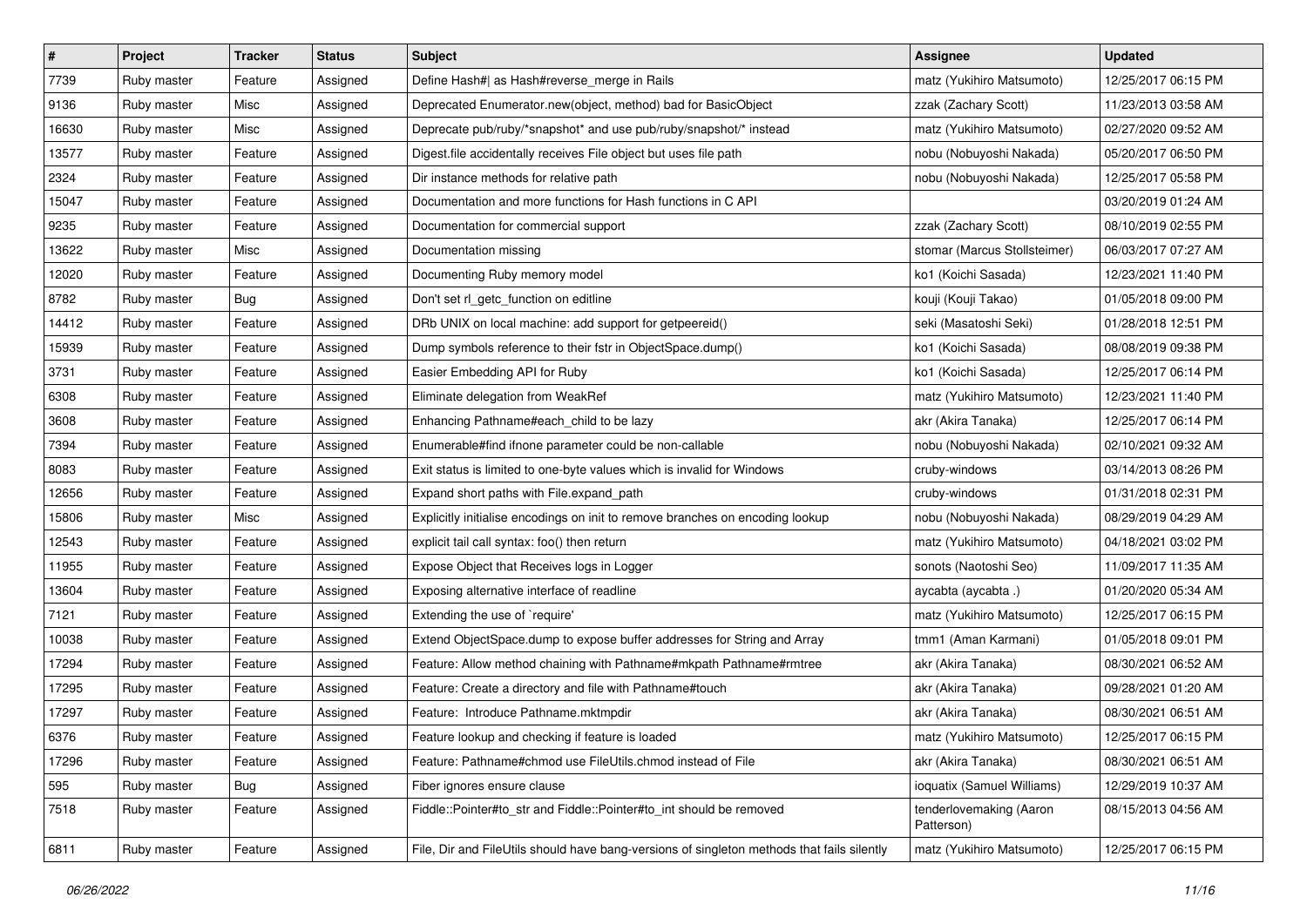| $\vert$ # | Project     | <b>Tracker</b> | <b>Status</b> | Subject                                                                                             | <b>Assignee</b>                | <b>Updated</b>      |
|-----------|-------------|----------------|---------------|-----------------------------------------------------------------------------------------------------|--------------------------------|---------------------|
| 6671      | Ruby master | Feature        | Assigned      | File.split_all and File.split_root                                                                  | matz (Yukihiro Matsumoto)      | 12/25/2017 06:15 PM |
| 6337      | Ruby master | Feature        | Assigned      | FileUtils#sync                                                                                      | matz (Yukihiro Matsumoto)      | 12/25/2017 06:15 PM |
| 14607     | Ruby master | Bug            | Assigned      | Fix use of the rb_profile_frames start parameter                                                    | ko1 (Koichi Sasada)            | 06/09/2022 06:12 AM |
| 8295      | Ruby master | Feature        | Assigned      | Float I Rational 0000000000000 BigDecimal 0000000                                                   | mrkn (Kenta Murata)            | 12/25/2017 06:15 PM |
| 18450     | Ruby master | Feature        | Assigned      | Force break in prettyprint                                                                          | akr (Akira Tanaka)             | 12/29/2021 02:02 PM |
| 17516     | Ruby master | Bug            | Assigned      | forking in a ractor causes Ruby to crash                                                            | ko1 (Koichi Sasada)            | 11/30/2021 05:26 AM |
| 8948      | Ruby master | Feature        | Assigned      | Frozen regex                                                                                        | matz (Yukihiro Matsumoto)      | 12/20/2020 07:15 PM |
| 13388     | Ruby master | Feature        | Assigned      | gc.c: Add GC.get_parameters and .set_parameters                                                     | ko1 (Koichi Sasada)            | 03/30/2017 10:52 AM |
| 13847     | Ruby master | Feature        | Assigned      | Gem activated problem for default gems                                                              |                                | 12/10/2020 08:53 AM |
| 10919     | Ruby master | Bug            | Assigned      | [gem install] installs multipe platforms                                                            | hsbt (Hiroshi SHIBATA)         | 07/30/2019 07:44 AM |
| 12497     | Ruby master | Feature        | Assigned      | GMP version of divmod may be slower                                                                 | akr (Akira Tanaka)             | 08/10/2016 03:11 AM |
| 7532      | Ruby master | Feature        | Assigned      | Hardcoded compiler location                                                                         | nobu (Nobuyoshi Nakada)        | 12/25/2017 06:15 PM |
| 6277      | Ruby master | Feature        | Assigned      | Hash#convert_key                                                                                    | matz (Yukihiro Matsumoto)      | 12/25/2017 06:15 PM |
| 13508     | Ruby master | Feature        | Assigned      | How remove/refactor code related mathn library.                                                     | hsbt (Hiroshi SHIBATA)         | 12/25/2017 06:15 PM |
| 5064      | Ruby master | Feature        | Assigned      | HTTP user-agent class                                                                               | matz (Yukihiro Matsumoto)      | 12/25/2017 06:15 PM |
| 8536      | Ruby master | Feature        | Assigned      | Implement is_numeric? family of methods                                                             | matz (Yukihiro Matsumoto)      | 12/25/2017 06:15 PM |
| 7148      | Ruby master | Feature        | Assigned      | Improved Tempfile w/o DelegateClass                                                                 | Glass_saga (Masaki Matsushita) | 03/27/2019 09:51 AM |
| 17111     | Ruby master | Feature        | Assigned      | Improve performance of Net::HTTPHeader#set_form by 40%                                              | naruse (Yui NARUSE)            | 08/10/2020 05:36 AM |
| 13516     | Ruby master | Feature        | Assigned      | Improve the text of the circular require warning                                                    | nobu (Nobuyoshi Nakada)        | 08/31/2017 05:49 AM |
| 16512     | Ruby master | Misc           | Assigned      | Improving `www.ruby-lang.org` reference by merging with `rubyreferences.github.io`                  | zverok (Victor Shepelev)       | 02/01/2022 12:28 PM |
| 15628     | Ruby master | Feature        | Assigned      | init_inetsock_internal should fallback to IPv4 if IPv6 is unreachable                               | Glass_saga (Masaki Matsushita) | 09/25/2020 05:42 AM |
| 7644      | Ruby master | Feature        | Assigned      | In refinements, change "using" keyword to a less generic word.                                      | matz (Yukihiro Matsumoto)      | 12/10/2020 08:49 AM |
| 9944      | Ruby master | Bug            | Assigned      | in ruby for windows in "system" a redirection to append a file works incorrectly                    | cruby-windows                  | 01/05/2018 09:00 PM |
| 16842     | Ruby master | Bug            | Assigned      | 'inspect' prints the UTF-8 character U+0085 (NEXT LINE) verbatim even though it is not<br>printable | duerst (Martin Dürst)          | 02/26/2021 05:43 AM |
| 4831      | Ruby master | Feature        | Assigned      | Integer#prime_factors                                                                               | yugui (Yuki Sonoda)            | 01/23/2018 08:09 AM |
| 5310      | Ruby master | Feature        | Assigned      | Integral objects                                                                                    | mrkn (Kenta Murata)            | 12/25/2017 06:15 PM |
| 6594      | Ruby master | Feature        | Assigned      | Integrated Functor                                                                                  | matz (Yukihiro Matsumoto)      | 12/10/2020 08:53 AM |
| 5654      | Ruby master | Feature        | Assigned      | Introduce global lock to avoid concurrent require                                                   | nahi (Hiroshi Nakamura)        | 12/25/2017 06:15 PM |
| 8445      | Ruby master | <b>Bug</b>     | Assigned      | IO.open and IO#set enconding does not support :fallback option                                      | akr (Akira Tanaka)             | 06/14/2022 06:02 AM |
| 13610     | Ruby master | Feature        | Assigned      | IPAddr doesn't provide helpful methods to get the subnet or IP address                              | knu (Akinori MUSHA)            | 10/20/2017 01:13 AM |
| 11531     | Ruby master | <b>Bug</b>     | Assigned      | IPAddr#== implements wrong logic                                                                    | knu (Akinori MUSHA)            | 12/29/2019 12:50 PM |
| 8047      | Ruby master | Feature        | Assigned      | IPAddr makes host address with netmask                                                              | knu (Akinori MUSHA)            | 01/05/2018 09:00 PM |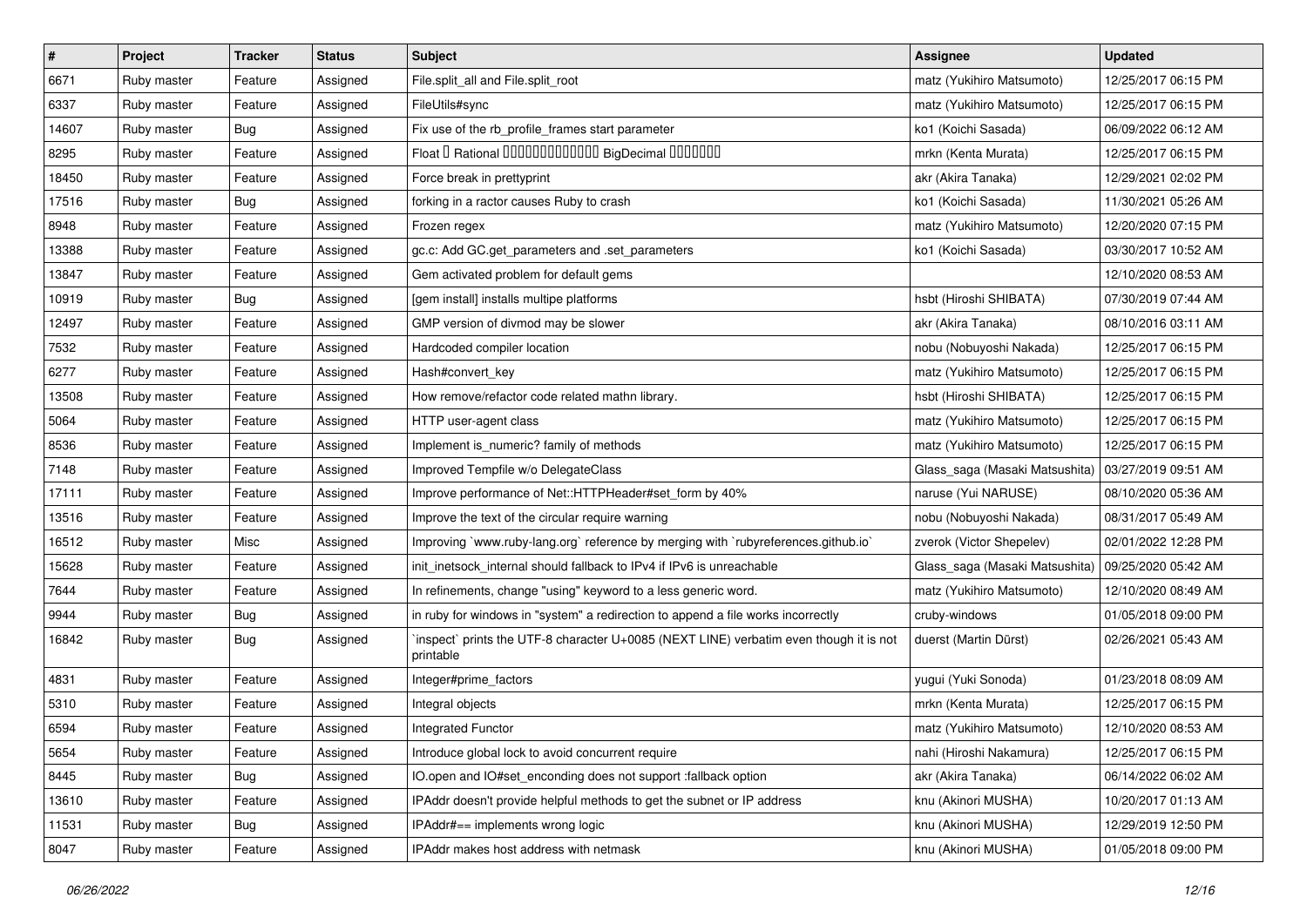| #     | Project     | <b>Tracker</b> | <b>Status</b> | <b>Subject</b>                                                                                                   | <b>Assignee</b>           | <b>Updated</b>      |
|-------|-------------|----------------|---------------|------------------------------------------------------------------------------------------------------------------|---------------------------|---------------------|
| 11527 | Ruby master | Feature        | Assigned      | IPAddr#mask addr isn't a method                                                                                  | knu (Akinori MUSHA)       | 11/07/2018 04:12 PM |
| 18459 | Ruby master | Feature        | Assigned      | IRB autocomplete dropdown colour options                                                                         | aycabta (aycabta.)        | 01/05/2022 02:15 AM |
| 15371 | Ruby master | Feature        | Assigned      | <b>IRB with ARGV</b>                                                                                             | aycabta (aycabta.)        | 02/14/2020 11:35 AM |
| 9955  | Ruby master | Bug            | Assigned      | issue building dll on mingw, library not found                                                                   | nobu (Nobuyoshi Nakada)   | 01/05/2018 09:00 PM |
| 16694 | Ruby master | Bug            | Assigned      | JIT vs hardened GCC with PCH                                                                                     | k0kubun (Takashi Kokubun) | 02/02/2021 07:38 AM |
| 5456  | Ruby master | Feature        | Assigned      | kernel#syscall() should be removed.                                                                              | matz (Yukihiro Matsumoto) | 12/10/2020 08:46 AM |
| 16124 | Ruby master | Misc           | Assigned      | Let the transient heap belong to objspace                                                                        | ko1 (Koichi Sasada)       | 11/18/2019 08:48 AM |
| 16819 | Ruby master | <b>Bug</b>     | Assigned      | Line reporting off by one when reporting line of a hash?                                                         | ko1 (Koichi Sasada)       | 06/16/2020 05:57 PM |
| 17593 | Ruby master | Feature        | Assigned      | load_iseq_eval should override the ISeq path                                                                     | ko1 (Koichi Sasada)       | 02/16/2021 08:27 AM |
| 18169 | Ruby master | Bug            | Assigned      | Local copies of gemified libraries are being released out of sync with their gems                                | hsbt (Hiroshi SHIBATA)    | 02/25/2022 05:40 PM |
| 9115  | Ruby master | <b>Bug</b>     | Assigned      | Logger traps all exceptions; breaks Timeout                                                                      | sonots (Naotoshi Seo)     | 08/20/2019 12:47 PM |
| 18133 | Ruby master | Bug            | Assigned      | LTO: TestGCCompact#test_ast_compacts segfaults on i686                                                           |                           | 04/23/2022 04:19 PM |
| 14543 | Ruby master | <b>Bug</b>     | Assigned      | 'make commit' show error of 'common-srcs'                                                                        | nobu (Nobuyoshi Nakada)   | 06/02/2018 04:17 AM |
| 6413  | Ruby master | Feature        | Assigned      | Make Dir.entries default to Dir.entries(Dir.pwd)                                                                 | matz (Yukihiro Matsumoto) | 12/25/2017 06:15 PM |
| 15878 | Ruby master | Feature        | Assigned      | Make exit faster by not running GC                                                                               | ko1 (Koichi Sasada)       | 07/29/2019 07:48 AM |
| 18727 | Ruby master | Bug            | Assigned      | Make failed on x86_64-cygwin (LoadError)                                                                         | peterzhu2118 (Peter Zhu)  | 04/16/2022 05:15 AM |
| 9366  | Ruby master | <b>Bug</b>     | Assigned      | "make-j32 check TESTS=-j32" occasionally fails on rubygems/specification                                         | hsbt (Hiroshi SHIBATA)    | 07/26/2018 02:13 AM |
| 7503  | Ruby master | Feature        | Assigned      | make timeout.rb async-interrupt safe by default                                                                  | matz (Yukihiro Matsumoto) | 12/25/2017 06:15 PM |
| 9768  | Ruby master | Feature        | Assigned      | Method that is visible only within a certain module/class                                                        | matz (Yukihiro Matsumoto) | 04/25/2014 06:43 AM |
| 13298 | Ruby master | Bug            | Assigned      | mingw SEGV TestEnumerable#test_callcc                                                                            | nobu (Nobuyoshi Nakada)   | 06/04/2021 03:41 AM |
| 8299  | Ruby master | Bug            | Assigned      | Minor error in float parsing                                                                                     | nobu (Nobuyoshi Nakada)   | 12/30/2019 03:00 AM |
| 17578 | Ruby master | <b>Bug</b>     | Assigned      | mkmf experimental C++ Support                                                                                    | nobu (Nobuyoshi Nakada)   | 01/27/2021 03:51 AM |
| 4924  | Ruby master | Feature        | Assigned      | mkmf have_header fails with C++ headers                                                                          | nobu (Nobuyoshi Nakada)   | 12/25/2017 06:15 PM |
| 6810  | Ruby master | Feature        | Assigned      | module A::B; end` is not equivalent to `module A; module B; end; end` with respect to<br>constant lookup (scope) | matz (Yukihiro Matsumoto) | 12/10/2020 09:22 AM |
| 10129 | Ruby master | Feature        | Assigned      | More descriptive error message for failed net/http requests                                                      | akr (Akira Tanaka)        | 01/05/2018 09:01 PM |
| 5445  | Ruby master | Feature        | Assigned      | Need RUBYOPT - r before ARGV - r                                                                                 | matz (Yukihiro Matsumoto) | 12/25/2017 06:15 PM |
| 9020  | Ruby master | Feature        | Assigned      | Net::HTTPResponse predicate/query methods                                                                        | naruse (Yui NARUSE)       | 12/25/2017 06:15 PM |
| 5764  | Ruby master | Feature        | Assigned      | Net::HTTP should assume HTTP/0.9 on unexpected responses                                                         | naruse (Yui NARUSE)       | 07/15/2019 05:06 PM |
| 4247  | Ruby master | Feature        | Assigned      | New features for Array#sample, Array#choice                                                                      | mame (Yusuke Endoh)       | 12/25/2017 06:14 PM |
| 12436 | Ruby master | <b>Bug</b>     | Assigned      | newline argument of File.open seems not respected on Windows                                                     | nobu (Nobuyoshi Nakada)   | 10/25/2021 09:07 AM |
| 6596  | Ruby master | Feature        | Assigned      | New method `Array#indexes`                                                                                       | matz (Yukihiro Matsumoto) | 07/29/2020 01:41 AM |
| 5389  | Ruby master | Feature        | Assigned      | New method Enumerator#iterate                                                                                    | matz (Yukihiro Matsumoto) | 12/25/2017 06:15 PM |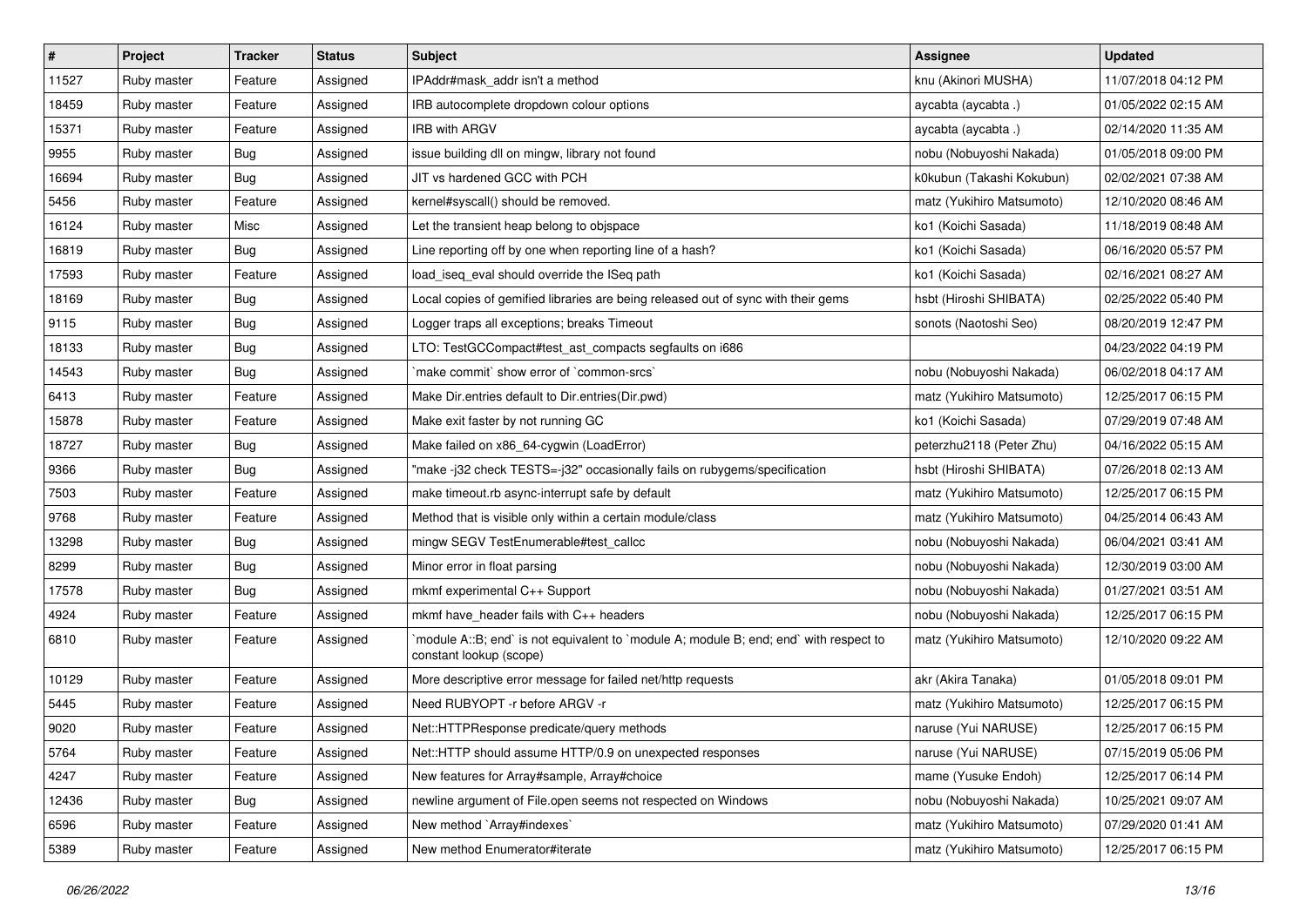| $\vert$ # | Project     | <b>Tracker</b> | <b>Status</b> | Subject                                                                            | <b>Assignee</b>            | <b>Updated</b>      |
|-----------|-------------|----------------|---------------|------------------------------------------------------------------------------------|----------------------------|---------------------|
| 5749      | Ruby master | Feature        | Assigned      | new method String#match_all needed                                                 | matz (Yukihiro Matsumoto)  | 12/25/2017 06:15 PM |
| 6293      | Ruby master | Feature        | Assigned      | new queue / blocking queues                                                        | matz (Yukihiro Matsumoto)  | 12/25/2017 06:15 PM |
| 7321      | Ruby master | Feature        | Assigned      | Newton.#nsolve 00 2 0000000000                                                     | mrkn (Kenta Murata)        | 12/25/2017 06:15 PM |
| 4521      | Ruby master | Feature        | Assigned      | NoMethodError#message may take very long to execute                                | matz (Yukihiro Matsumoto)  | 12/25/2017 06:14 PM |
| 12506     | Ruby master | Bug            | Assigned      | On cygwin, Feature #5994 does not work                                             | cruby-cygwin               | 05/19/2022 08:20 AM |
| 12582     | Ruby master | Bug            | Assigned      | OpenSSL Authenticated Encryption should check for tag length                       | rhenium (Kazuki Yamaguchi) | 04/28/2017 01:45 PM |
| 8126      | Ruby master | Feature        | Assigned      | OpenSSL::SSL::SSLSocket does not define #recv and #send messages                   | rhenium (Kazuki Yamaguchi) | 08/08/2019 11:05 PM |
| 11322     | Ruby master | Feature        | Assigned      | OpenUri: RuntimeError: HTTP redirection loop                                       | akr (Akira Tanaka)         | 11/13/2020 03:52 AM |
| 17291     | Ruby master | Feature        | Assigned      | Optimize __send__ call                                                             | matz (Yukihiro Matsumoto)  | 01/12/2021 05:47 AM |
| 11816     | Ruby master | Feature        | Assigned      | Partial safe navigation operator                                                   | matz (Yukihiro Matsumoto)  | 04/14/2020 08:02 AM |
| 10791     | Ruby master | Misc           | Assigned      | [PATCH 1/1] Remove unnecessary passing value from doc for Observable               |                            | 08/10/2018 10:51 AM |
| 10782     | Ruby master | Feature        | Assigned      | Patch: Add constants for BigDecimal for ZERO, ONE, TEN                             | mrkn (Kenta Murata)        | 05/21/2015 08:13 AM |
| 4464      | Ruby master | Feature        | Assigned      | [PATCH] add Fcntl:: Flock object for easier use of POSIX file locks                | kosaki (Motohiro KOSAKI)   | 12/25/2017 06:14 PM |
| 14901     | Ruby master | Feature        | Assigned      | [PATCH] do not block SIGCHLD in normal Ruby Threads                                | normalperson (Eric Wong)   | 07/19/2021 05:23 AM |
| 13221     | Ruby master | Feature        | Assigned      | [PATCH] gems/bundled_gems: add "curses" RubyGem                                    | naruse (Yui NARUSE)        | 09/25/2017 06:32 PM |
| 13721     | Ruby master | Feature        | Assigned      | [PATCH] net/imap: dedupe attr keys in Net::IMAP::FetchData                         | normalperson (Eric Wong)   | 07/27/2017 09:51 AM |
| 8460      | Ruby master | Feature        | Assigned      | PATCH: optparse: add keep_unknown option                                           | nobu (Nobuyoshi Nakada)    | 05/27/2021 10:07 PM |
| 10459     | Ruby master | Feature        | Assigned      | [PATCH] rfc3339 method for Time                                                    | akr (Akira Tanaka)         | 05/21/2015 08:14 AM |
| 2294      | Ruby master | Feature        | Assigned      | [PATCH] ruby_bind_stack() to embed Ruby in coroutine                               | ko1 (Koichi Sasada)        | 01/05/2018 09:00 PM |
| 15239     | Ruby master | Feature        | Assigned      | [patch] test-spec win32ole                                                         | suke (Masaki Suketa)       | 12/29/2019 01:04 PM |
| 7412      | Ruby master | Feature        | Assigned      | Pathname#relative_path_from does not support mixed directory separators on windows | akr (Akira Tanaka)         | 01/05/2018 09:00 PM |
| 18572     | Ruby master | Bug            | Assigned      | Performance regression when invoking refined methods                               | ko1 (Koichi Sasada)        | 02/10/2022 12:48 AM |
| 12354     | Ruby master | Feature        | Assigned      | PKey::EC Can't output public key pem when private key exists                       | rhenium (Kazuki Yamaguchi) | 07/24/2019 10:57 PM |
| 7968      | Ruby master | Bug            | Assigned      | Poor UDPSocket#send performance in ruby 2.0.0 on windows                           | cruby-windows              | 10/23/2017 12:23 AM |
| 5007      | Ruby master | Feature        | Assigned      | Proc#call_under: Unifying instance_eval and instance_exec                          | matz (Yukihiro Matsumoto)  | 04/19/2018 07:57 AM |
| 6012      | Ruby master | Feature        | Assigned      | Proc#source_location also return the column                                        | nobu (Nobuyoshi Nakada)    | 02/12/2019 07:49 AM |
| 16461     | Ruby master | Feature        | Assigned      | Proc#using                                                                         | matz (Yukihiro Matsumoto)  | 12/10/2020 09:10 AM |
| 8271      | Ruby master | Feature        | Assigned      | Proposal for moving to a more visible, formal process for feature requests         | matz (Yukihiro Matsumoto)  | 12/23/2021 11:40 PM |
| 6648      | Ruby master | Feature        | Assigned      | Provide a standard API for retrieving all command-line flags passed to Ruby        | matz (Yukihiro Matsumoto)  | 12/25/2017 06:15 PM |
| 4824      | Ruby master | Feature        | Assigned      | Provide method Kernel#executed?                                                    | matz (Yukihiro Matsumoto)  | 03/05/2018 04:57 AM |
| 8164      | Ruby master | Feature        | Assigned      | Public/Private                                                                     | matz (Yukihiro Matsumoto)  | 12/10/2020 08:50 AM |
| 14397     | Ruby master | Feature        | Assigned      | public, protected and private should return their arguments instead of self        | matz (Yukihiro Matsumoto)  | 12/10/2018 07:08 AM |
| 10637     | Ruby master | Feature        | Assigned      | Puppet orchestration on vagrant fails with Error: Non-HTTP proxy URI               | akr (Akira Tanaka)         | 09/23/2020 10:23 PM |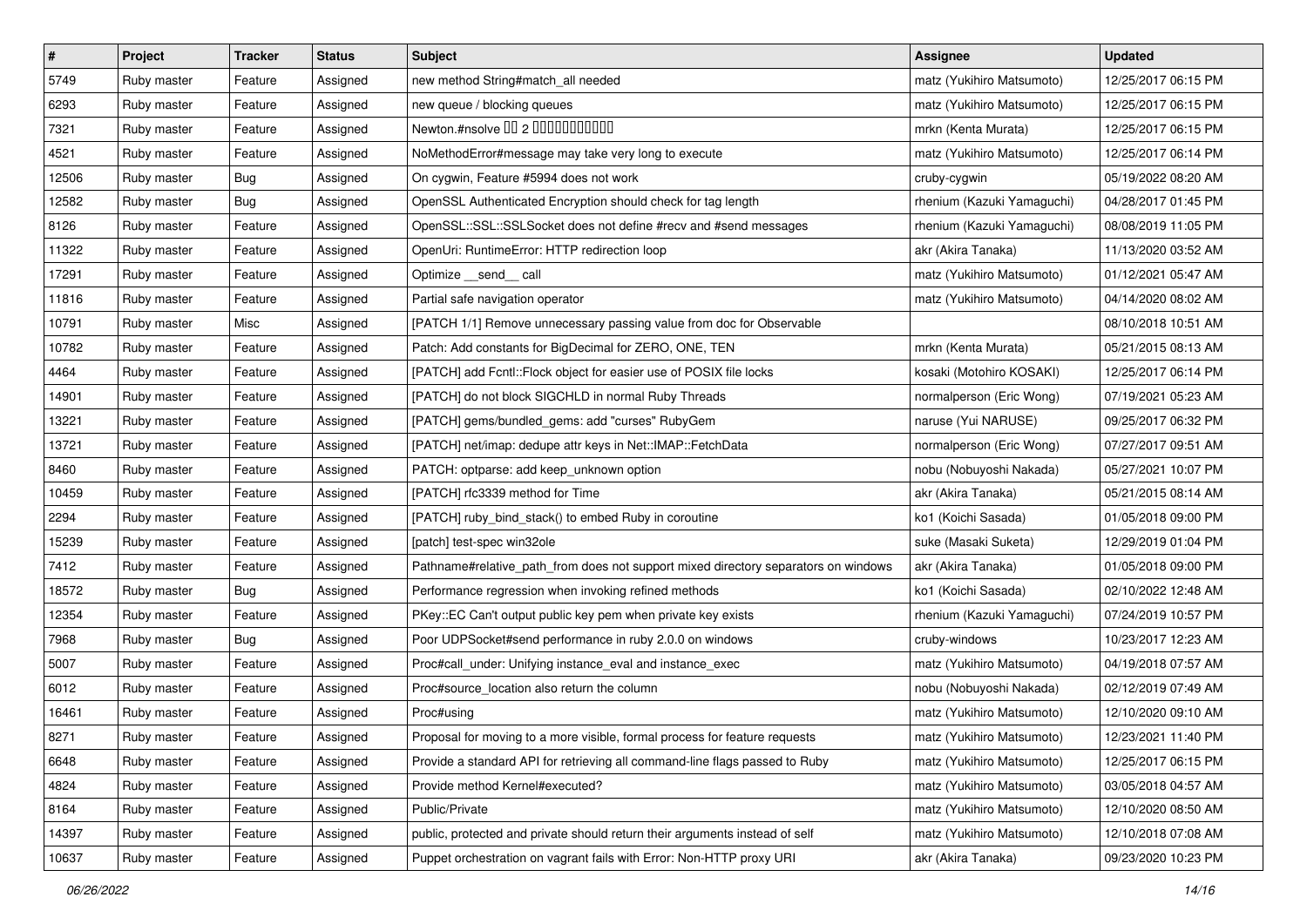| $\vert$ # | Project     | <b>Tracker</b> | <b>Status</b> | <b>Subject</b>                                                                                                                                                      | <b>Assignee</b>                       | <b>Updated</b>      |
|-----------|-------------|----------------|---------------|---------------------------------------------------------------------------------------------------------------------------------------------------------------------|---------------------------------------|---------------------|
| 5781      | Ruby master | Feature        | Assigned      | Query attributes (attribute methods ending in `?` mark)                                                                                                             | matz (Yukihiro Matsumoto)             | 01/10/2020 06:34 AM |
| 17677     | Ruby master | Bug            | Assigned      | Ractor crashes fork when blocking                                                                                                                                   | ko1 (Koichi Sasada)                   | 03/09/2021 12:42 AM |
| 18024     | Ruby master | <b>Bug</b>     | Assigned      | Ractor crashes when connections are closed in multiple Ractors                                                                                                      | ko1 (Koichi Sasada)                   | 12/14/2021 04:41 PM |
| 17679     | Ruby master | <b>Bug</b>     | Assigned      | Ractor incoming channel can consume unlimited resources                                                                                                             | ko1 (Koichi Sasada)                   | 03/26/2021 09:16 AM |
| 17998     | Ruby master | <b>Bug</b>     | Assigned      | ractor: process hanging (with ractors initialized, but not being used)                                                                                              | ko1 (Koichi Sasada)                   | 12/02/2021 08:17 PM |
| 17678     | Ruby master | <b>Bug</b>     | Assigned      | Ractors do not restart after fork                                                                                                                                   | ko1 (Koichi Sasada)                   | 03/09/2021 12:42 AM |
| 17826     | Ruby master | Bug            | Assigned      | Ractor#take hangs if used in multiple Threads                                                                                                                       | ko1 (Koichi Sasada)                   | 12/15/2021 01:30 PM |
| 6317      | Ruby master | Feature        | Assigned      | Range#cover?000000Range00000000000000000000                                                                                                                         | matz (Yukihiro Matsumoto)             | 12/25/2017 06:15 PM |
| 7580      | Ruby master | Feature        | Assigned      | Range translation                                                                                                                                                   | matz (Yukihiro Matsumoto)             | 06/11/2018 09:51 AM |
| 6769      | Ruby master | Feature        | Assigned      | rbinstall.rb: install both src and batch files separetely                                                                                                           | nobu (Nobuyoshi Nakada)               | 10/30/2015 12:38 PM |
| 6047      | Ruby master | Feature        | Assigned      | read_all: Grow buffer exponentially in generic case                                                                                                                 |                                       | 09/13/2015 03:19 AM |
| 7859      | Ruby master | <b>Bug</b>     | Assigned      | Readline: Incorrect arrow key behavior in vi_editing_mode insert mode with Readline 6.2                                                                             | kouji (Kouji Takao)                   | 12/25/2017 06:15 PM |
| 7488      | Ruby master | Feature        | Assigned      | Receiving object_id in object creation probes                                                                                                                       | tenderlovemaking (Aaron<br>Patterson) | 12/25/2017 06:15 PM |
| 1644      | Ruby master | Feature        | Assigned      | recv on inherited socket wrapped in TCPSocket does not read data, on Windows                                                                                        | cruby-windows                         | 12/10/2020 08:45 AM |
| 17376     | Ruby master | Misc           | Assigned      | Reduce number of GitHub Actions                                                                                                                                     | shyouhei (Shyouhei Urabe)             | 12/10/2020 11:50 AM |
| 13129     | Ruby master | Feature        | Assigned      | Refinements cannot refine method_missing and respond_to_missing?                                                                                                    | matz (Yukihiro Matsumoto)             | 07/03/2021 10:45 PM |
| 11704     | Ruby master | Bug            | Assigned      | Refinements only get "used" once in loop                                                                                                                            | matz (Yukihiro Matsumoto)             | 04/14/2016 02:45 AM |
| 13671     | Ruby master | <b>Bug</b>     | Assigned      | Regexp with lookbehind and case-insensitivity raises RegexpError only on strings with<br>certain characters                                                         | duerst (Martin Dürst)                 | 11/30/2021 04:42 AM |
| 16776     | Ruby master | <b>Bug</b>     | Assigned      | Regression in coverage library                                                                                                                                      | ko1 (Koichi Sasada)                   | 11/24/2021 07:26 AM |
| 18371     | Ruby master | Misc           | Assigned      | Release branches (release information in general)                                                                                                                   | naruse (Yui NARUSE)                   | 03/23/2022 10:32 PM |
| 18571     | Ruby master | Feature        | Assigned      | Removed the bundled sources from release package after Ruby 3.2                                                                                                     | hsbt (Hiroshi SHIBATA)                | 03/28/2022 06:23 AM |
| 16963     | Ruby master | Feature        | Assigned      | Remove English.rb from Ruby 2.8/3.0                                                                                                                                 | hsbt (Hiroshi SHIBATA)                | 06/19/2020 09:48 AM |
| 6354      | Ruby master | Feature        | Assigned      | Remove escape (break/return/redo/next support) from class/module scope                                                                                              | matz (Yukihiro Matsumoto)             | 12/25/2017 06:15 PM |
| 6265      | Ruby master | Feature        | Assigned      | Remove 'useless' 'concatenation' syntax                                                                                                                             | naruse (Yui NARUSE)                   | 08/10/2016 02:36 AM |
| 16747     | Ruby master | Misc           | Assigned      | Repository reorganization request                                                                                                                                   | nobu (Nobuyoshi Nakada)               | 05/22/2020 01:30 PM |
| 6445      | Ruby master | Feature        | Assigned      | request for default length/position on string index                                                                                                                 | matz (Yukihiro Matsumoto)             | 12/25/2017 06:15 PM |
| 5643      | Ruby master | Feature        | Assigned      | require/load options and binding option                                                                                                                             | matz (Yukihiro Matsumoto)             | 12/25/2017 06:15 PM |
| 18355     | Ruby master | <b>Bug</b>     | Assigned      | require("pathname") within rack application chnages behaviors of Pathname methods,<br>such as absolute?(), when there are two versions of 'pathname' gem installed. | hsbt (Hiroshi SHIBATA)                | 11/30/2021 08:01 AM |
| 13513     | Ruby master | Bug            | Assigned      | Resolv::DNS::Message.decode hangs after detecting truncation in UDP messages                                                                                        | akr (Akira Tanaka)                    | 03/08/2021 11:35 PM |
| 14922     | Ruby master | Feature        | Assigned      | Resolv getaddresses ignores AAAA records for IPv6                                                                                                                   | akr (Akira Tanaka)                    | 11/13/2020 04:01 AM |
| 13864     | Ruby master | Bug            | Assigned      | Rinda multicast test failures due to missing default route                                                                                                          | seki (Masatoshi Seki)                 | 08/17/2021 07:16 AM |